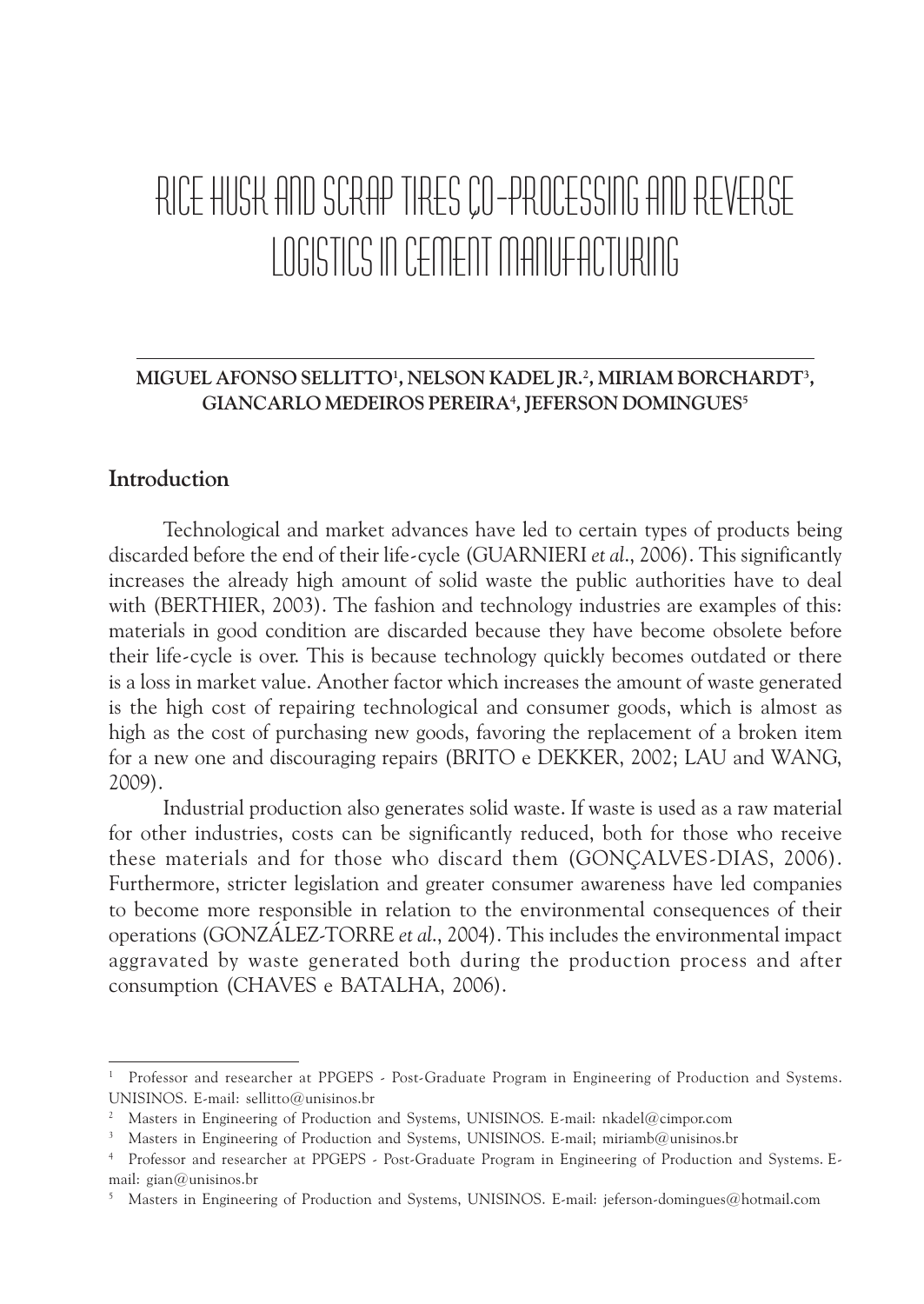A large proportion of industrial waste is disposed of in landfill or industrial sites. Even when landfills are made impermeable and protected to prevent liquids and gases resulting from the decomposition process from contaminating the environment, they are not a sustainable solution, because large amounts of waste do not decompose, that is, they are not absorbed by nature. An alternative which is less damaging to the environment is the co-processing of industrial waste in cement kilns (INSTITUTO VOTORANTIM, 2012). Co-processing in cement factories is highly efficient and allows for the total recovery of calorific power: one kcal of waste substitutes one kcal of fossil fuel (HENDRIKS *et al*., 1998).

Cement production is responsible for approximately 2% of global energy consumption and 5% of the global energy used by industries. This is because the chemical reaction, CaCO<sub>3</sub> '! CaO + CO<sub>2</sub>, which takes place during the process of making the main raw material, clinker, is highly endothermic (MASTORAKOS *et al.*, 1999). Due to the intensive use of fossil fuels, the cement industry is responsible for approximately 5% of global CO<sub>2</sub> emissions (HENDRIKS et al., 1998). A tonne of clinker generates around a tonne of CO<sub>2</sub> (HENDRIKS et al., 1998). The speed of the chemical reaction is restricted by the amount of heat the internal wall of the kiln can support (SPANG, 1972). One of the ways of dealing with this problem is using a mix of fuels, generally of lower calorific power. This costs less and is less harmful to the environment (MASTORAKOS et al., 1999). In view of this situation, the industry has striven hard to substitute fossil fuels for alternative fuels (ZABANIOTOU and THEOFILOU, 2008). Out of forty-seven Brazilian factories, thirty-six are licensed to co-process waste, representing over 80% of national clinker production, the main raw material in cement making (ABCP, 2012).

Waste burning in cement kilns is widely practiced in the United States and Europe. In Norway, co-processing of waste is the official means of disposing of hazardous waste and occurs due to the high temperatures and the long period of time gases remain within the clinker kiln. It is often necessary to mix different sources of waste in order to homogenize the mass that is to be co-processed so as to obtain a better performance and improve the quality of the product, leading to financial gains. Co-processing totally destroys waste through controlled atmospheric emissions, providing savings in relation to non-renewable natural resources (CETRIC, 2012).

In short, reusing materials in waste co-processing has had a significant role, both in preserving the environment, through discarding less, and in economic terms, since part of the value of the product is rescued and reused (HEESE *et al*., 2005; DOWLATSHAHI, 2000).

Co-processing operations depend on reverse logistics practices. Reverse Logistics studies reverse flow operations which re-integrate used products and waste within the production cycle (GONÇALVES-DIAS, 2006), not necessarily within the same industry. Souza e Fonseca (2009) provide an example of reverse logistics in the steel industry which uses scrap metal from other industries as a raw material. Reverse logistics has become more important in the business strategy of many companies, not only because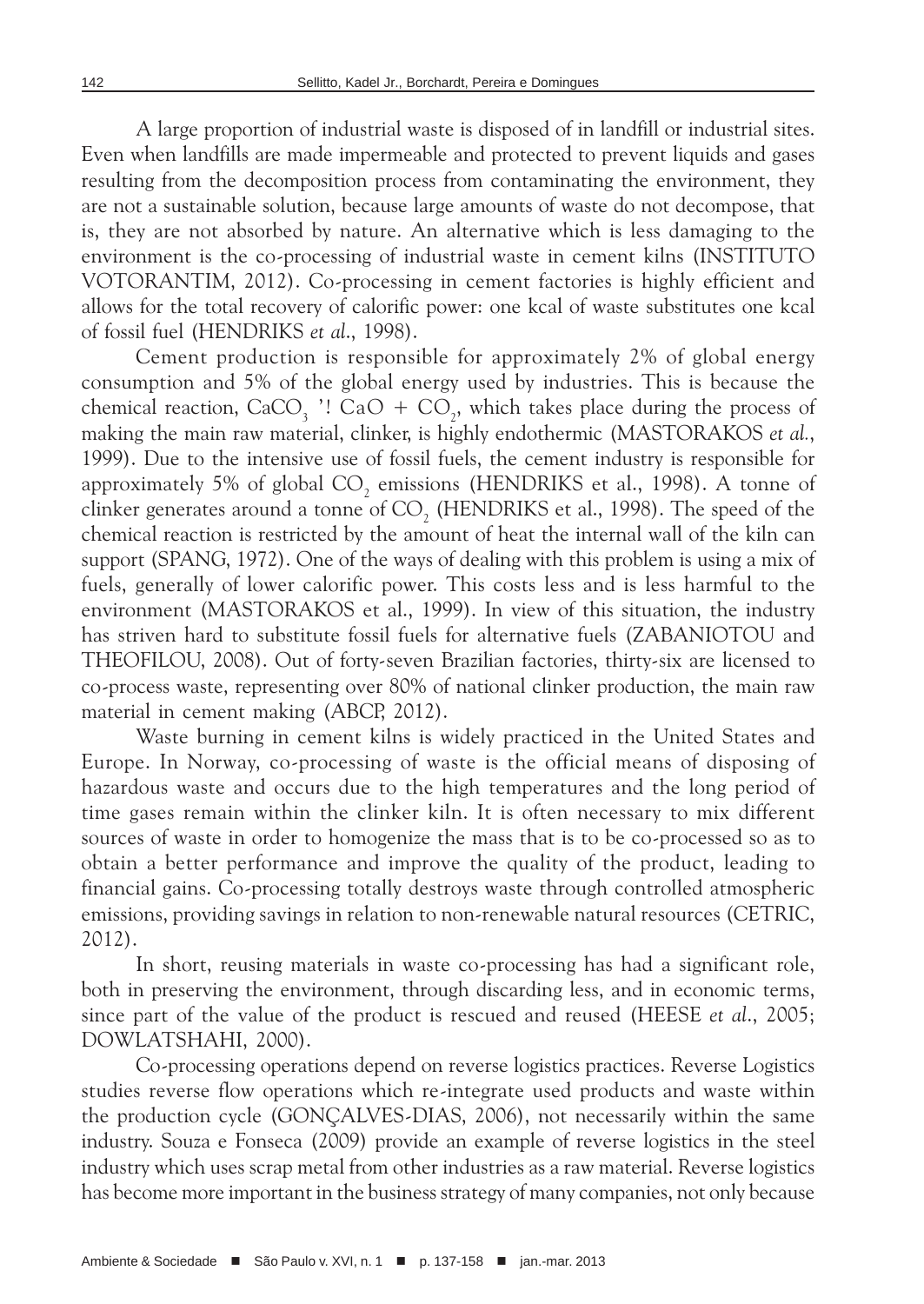of the financial return, but also to meet the requirements of environmental preservation (DOWLATSHAHI, 2000).

The main focus of this article is to describe co-processing practices in cement production based on reverse logistics operations. The main research question is thus: How reverse logistics operations should be organized to support co-processing practices in cement production? Our research method was a case study. Specific objectives: (i) Describe the factory in which co-processing took place (ii) describe implemented reverse operations and (iii) discuss results of case study.

There are similar studies in the Brazilian literature. A selection of these studies were consulted in order to provide researchers with an initial idea of the status quo in terms of knowledge relating to industrial co-processing and reverse logistics in Brazil (SANTI, 2002; SIQUEIRA, 2005; CAMPOS, 2006; CHAVES e BATALHA, 2006, GONÇALVES-DIAS, 2006; GONÇALVES e MARINS, 2006; GUARNIERI *et al.*, 2006; GONÇALVES-DIAS e TEODÓSIO, 2006; SELLITTO e ADLMAIER, 2007; FREITAS e COSTA, 2009; LAGARINHOS e TENÓRIO, 2009; NÓBREGA, 2010; FIGUEIRÓ, 2010; GARDIN *et al*., 2010; ROCHA *et al*., 2011; SANTOS NETO e BARROS, 2011).

This research was partially financed by  $\mathrm{CNPq}^6$  and the remainder of this article is organized as follows: (i) revision; (ii) methodology; (iii) research; and (iv) discussion.

#### **Co-processing**

In co-processing, two or more types of waste from different sources are employed together, either in the manufacturing or heat generation process. Waste can substitute raw materials or fuel (CUGINI *et al*., 1989; LUO and CURTIS, 1996; SU *et al*., 2009). According to resolution 316/2002 of the Brazilian National Council for the Environment (CONAMA), co-processing of industrial waste means reusing in thermal processes a material or substance deemed as scrap or one which does not have other economic uses resulting from industrial, urban, agricultural, health services or commercial activities. This operation should be carried out at temperatures above 800°C (CONAMA, 2010). In the cement industry, the main clinker kiln fuel is either coal or petroleum coke. Some calorific power can be obtained by the combined processing of fossil fuels and industrial residues such as paint sludge, rice husks, scrap tires and shavings from certain plants (SELLITTO, 2002). Apart from the economic benefits, given the lower cost of waste materials, there are also some environmental benefits, both due to the reduced requirement to extract and process fossil fuels and because a use is found for this waste (SANTI, 2002).

According to the Brazilian Association of Portland Cement (ABCP, 2012), coprocessing means the burning of industrial waste and environmentally liable materials in kilns in order to produce Portland clinker. According to ABCP (2010) Brazil produces around 2.7 million tonnes of industrial waste per year, but only co-processes 800,000 tonnes. Instituto Votorantim (2012) states that Votorantim Cimentos installations are reusing more than 200,000 tonnes/year of waste sourced from other industries.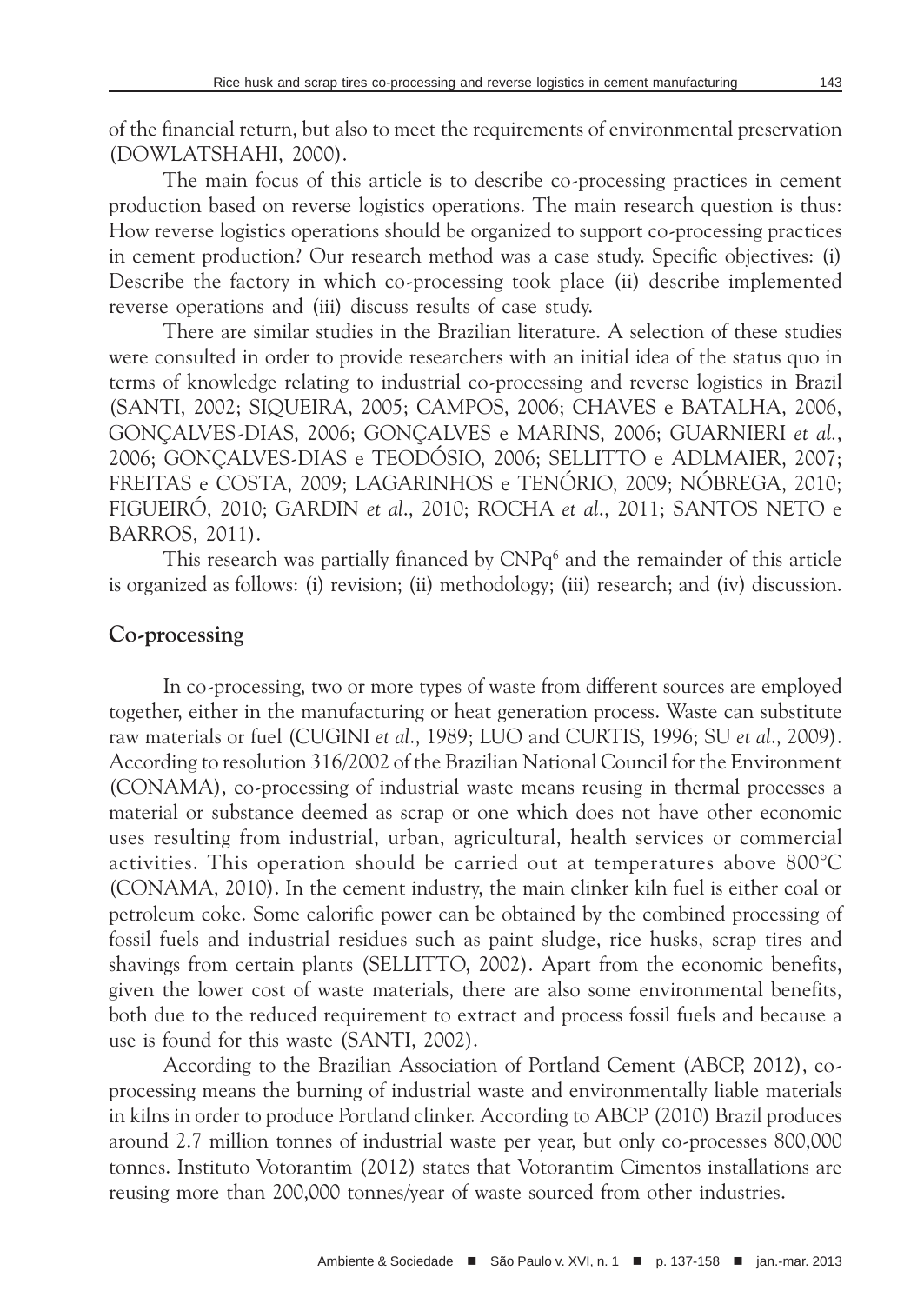Due to the natural and environmental limitations of fossil fuels, thermal processing industries, such as the cement industry, have encouraged research in order to discover and make use of co-processing alternatives (SIQUEIRA, 2005). Generally the issue is more complex than simply making use of the physicochemical characteristics of waste, because the process involves monitoring resulting emissions (SANTOS NETO e BARROS, 2011) and may necessitate the setting up of a reverse logistics network, without which the process would not be economically viable (SANTI, 2002).

Technical advances and new regulations on the treatment of industrial waste have stimulated an increase in co-processing. Sectors which produce waste with coprocessing potential, such as the paint, food, forestry, plastics, and rubber, agro and furniture industries have been sponsoring research to make the use of their waste viable in industries which require large amounts of energy such as the cement industry. Research needs to address two questions: How to use this waste in a way that is environmentally safe and beneficial to the industry that receives it? How to set up a reverse logistics chain so as to ensure economic viability and maintenance of supply?

Currently, the following items are processed in cement factories: vegetable waste, tires, steel and aluminum manufacturing waste, solvents, paint sludge, plastics, contaminated soil, oils and oily substances, catalysts, resins, glues, latex, contaminated EPI and wood, paints, rubbers, STE sludge, paper and refractory materials (CETRIC, 2012; INSTITUTO VOTORANTIM, 2012). The following are not allowed: hospital, radioactive and domestic waste, corrosive materials, pesticides and explosives (CONAMA, 1999; CONSEMA/RS, 2000).

Some of the characteristics of co-processing are prescribed by resolutions (CONAMA, 1999; CONSEMA/RS, 2000): (i) the inferior calorific power (ICP) should be greater than 2700 kcal/kg, equivalent to the burning of rice husks ii) when wasteblending is used, the ICP of each material should be greater than 1700 kcal/kg iii) waste fed into the kiln should preferably be in the hottest part (2000 °C). However, it must also be possible to feed the kiln in a secondary or pre-heating zone (850 ºC to 1200 °C) iv) the impact of emissions should be at most equal, or similar, to that of incineration v) there must be constant monitoring for specific components which may be found in emissions.

Two examples of co-processing which are both economically and environmentally viable and supported by a reverse logistics chain are rice husk and scrap tires (DELLA *et al.*, 2006; FREITAS e NÓBREGA, 2010; MONTEIRO e MAINIER, 2008). The rice husk ICP is approximately one third of that of petroleum coke (DELLA *et al.*, 2006). Tire ICP is approximately half (RENNÓ, 2007). A clinker kiln with a production capacity of 1000 tonnes/day can consume up to 5,000 tires or 20 tonnes of rice husk (ABCP, 2012). Rice husk is fed into the kiln *in natura*, whilst tires should be burned whole or shredded into 5cm chips (MOTTA, 2008).

In relation to rice husk, the handful of initiatives undertaken focus on the cement industry. In relation to tires, service providers send them for re-treading, to recycling centers or to landfill sites. Trash collectors recover a proportion of the tires. A reverse logistics route collects tires from recycling centers, stores and processes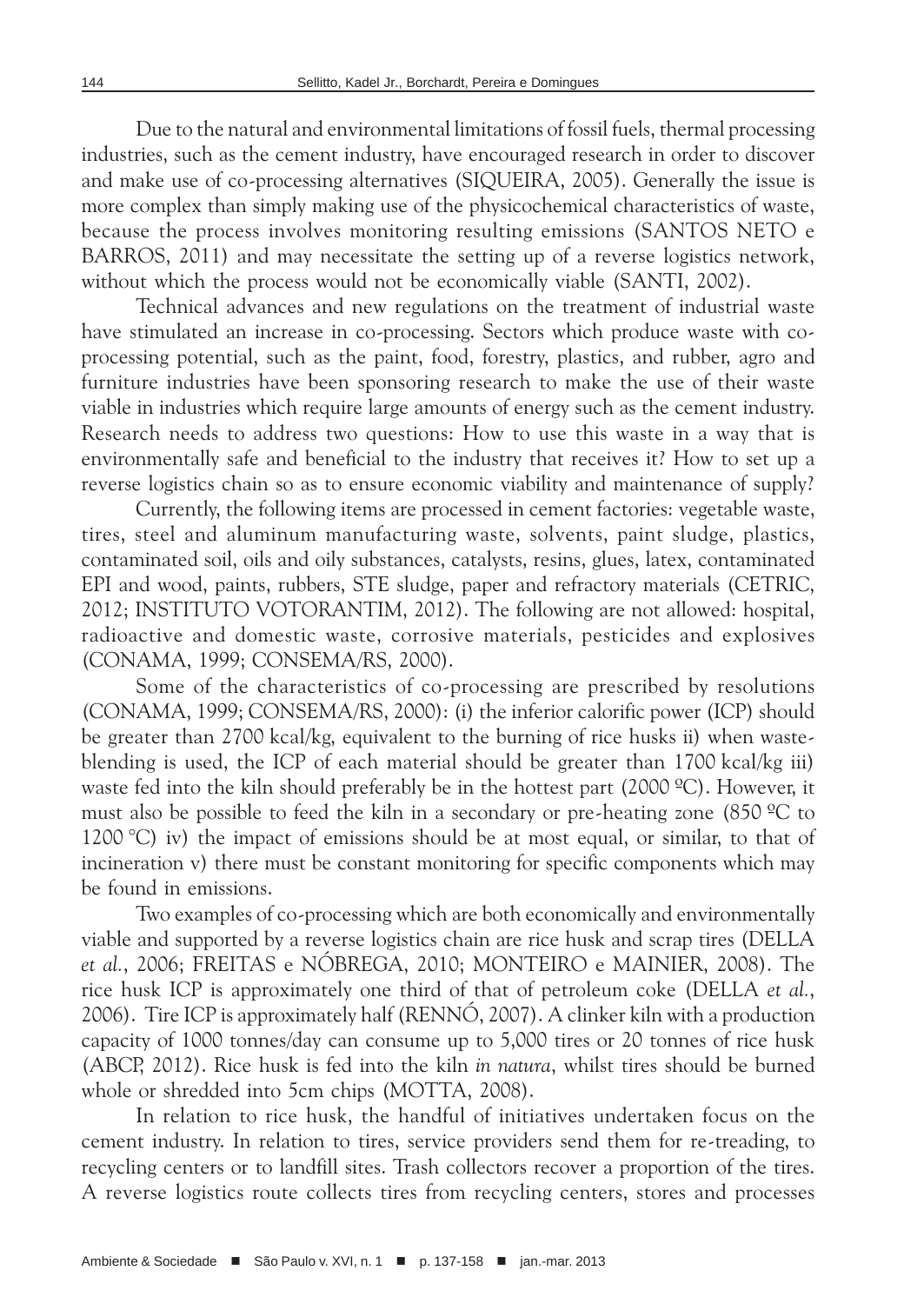them, and delivers them for co-processing. Around 95% of the material in recycling centers is co-processed in cement factories (MOTTA, 2008). In 2011, over forty-two million tires were co-processed (RECICLANIP, 2012). In Europe, this figure is around one hundred and ten million tires per year and in the United States, around sixty-five million (ABCP, 2012). Figure 1 shows the main reverse routes observed in Brazil (RECICLANIP, 2012).



**Figure 1: Tire Recycling** Source: adapted from Reciclanip (2012

# **Reverse Logistics**

Despite the fact that it has been the subject of discussion in business and academic circles, there does not appear to be a widely applicable definition for reverse logistics. There is not as yet a unifying and encompassing vision of what this technique means. The reason for not being able to arrive at a definition which satisfies all potentials of the technique may be explained by its complexity and the constant input of new possibilities. In this article we have adhered to the definition provided by the Reverse Logistics Executive Council (RLEC).

According to RLEC (2012), reverse logistics is the process of planning, implementing and controlling the flow of raw materials, in-process inventories, finished goods and related information, from the point of consumption back to the point of origin, for the purpose of re-capturing value from or disposing properly of material goods. For Sheriff *et al.* (2012) reverse logistics management should ensure both the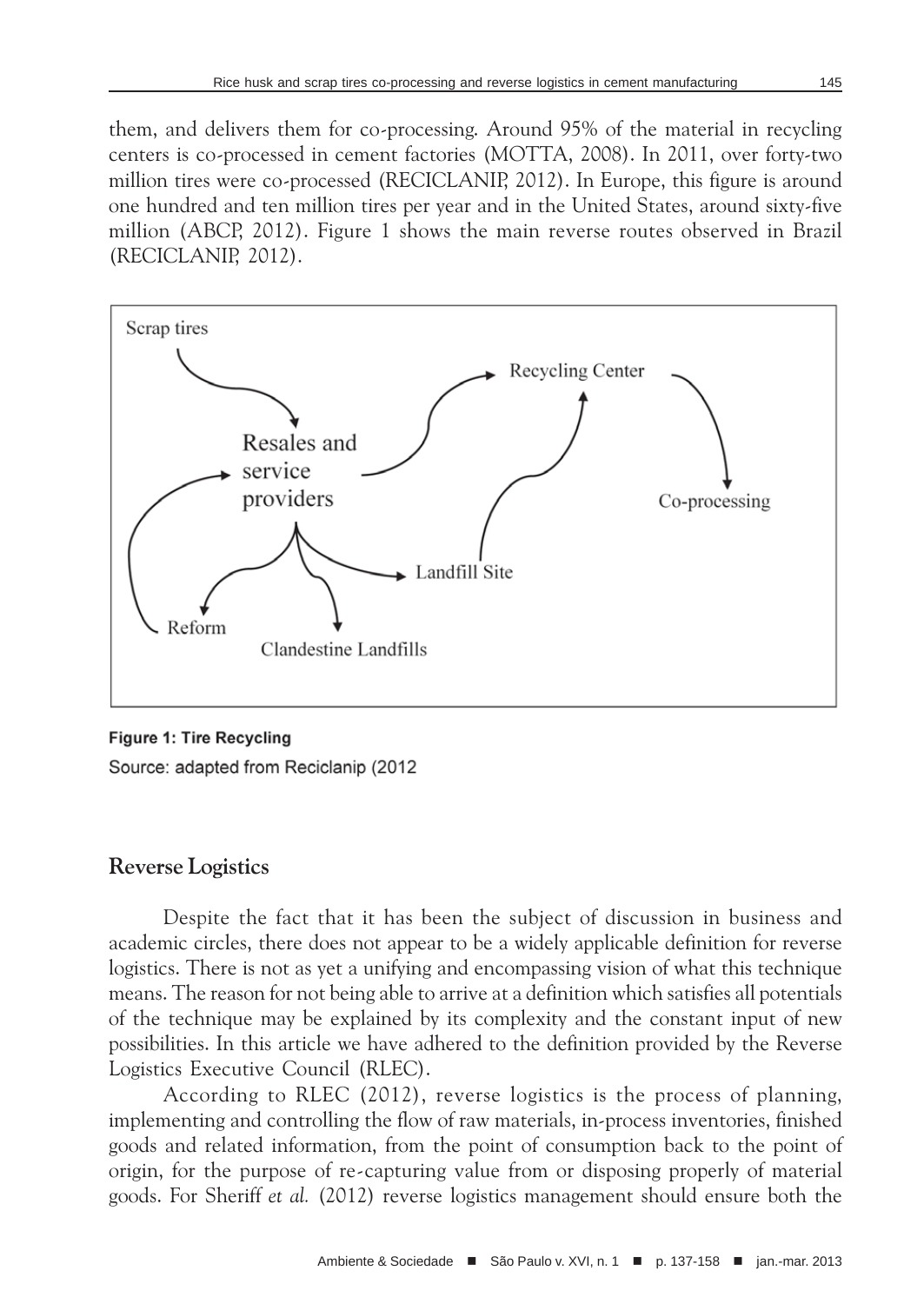environmental and economic efficiency of the value recovering process. In short, reverse logistics is the process of moving materials which have already been used in order to recover a part of their value or dispose of them in the most appropriate way.

Reverse logistics activities include the remanufacturing or re-composition of goods, or parts of goods, which were broken, quite often before reaching the end consumer, but which can be fixed or reused. It also concerns paying due attention to packaging and conserving energy when transporting and storing goods. Reverse logistics activities can be carried out by the main company or be contracted out to logistics operating companies (GOVINDAN *et al.*, 2012).

The concept of reverse logistics is based on the reverse operation of sourcing, collecting, organizing, storing, transporting and delivering goods. Recovery activities such as recycling, reuse, remanufacturing and re-utilization have been incorporated within industrial supply chains. In particular, companies must establish how to collect and monitor waste, and where and how to re-process it, so as to recover at least part of its existing value. Understanding the trade-offs inherent in decisions relating to network projects is crucial for the development of efficient reverse logistics networks (BARKER and ZABINSKY, 2011).

Terms such as reverse flow and reverse channels are not recent additions to the literature about operations management. These terms have appeared in the literature since the 1970s, but they used to be more associated to urban and industrial cleaning services, and the environmental management of cities and production sites. Pohlen and Farris (1992) introduced the notion of flow direction, that is, operations in which used or scrap materials are collected and reused as a resource for generating value. Subsequently, reverse flows and channels became definitively associated to the notion of recovering economic value (BRITO e DEKKER, 2002). The inclusion of reverse logistics in strategy processes can result in a significant improvement in competitiveness, considerable financial return and the consolidation of corporate image (ROGERS and TIBBEN-LEMBKE, 2001). This raises the profile of reverse logistics network projects for recovering the residual value of industrial waste (BARKER and ZABINSKY, 2011).

According to Adlmaier e Sellitto (2007) reverse logistics shares some objectives with so-called green logistics, given that it takes into account environmental aspects in logistics activities, such as the consumption of natural resources, atmospheric emissions, use of roads, sound pollution and the disposal of hazardous waste. Reducing the need for packaging and increasing transport efficiency are also objectives of green logistics.

A concern of reverse logistics managers is the management of reverse flows and channels integrated to the supply chain (ROGERS and TIBBEN-LEMBKE, 2001). Managing returns is part of the management of the supply chain which involves sourcing, selecting, collecting, organizing freight, return transporting and unloading. It also includes two activities carried out before field operations: analyzing the attractiveness of waste and the viability of the operation (ROGERS *et al.*, 2002). In relation to co-processing, the latter can involve carrying out field tests in order to discover the calorific power of a particular waste type.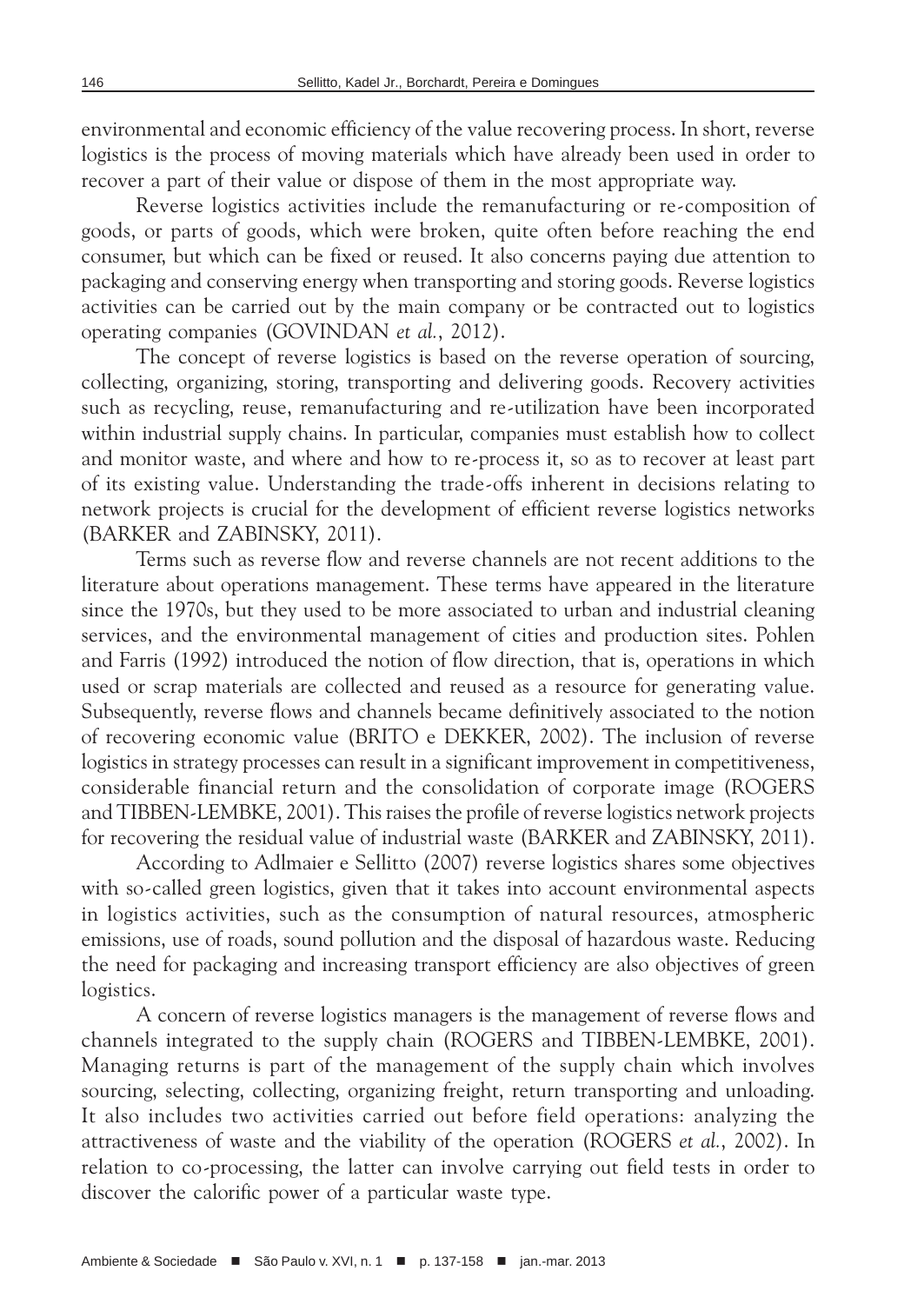Operations such as urban cleaning services, involving sourcing and collecting waste, stand on their own. However, within the context of achieving an efficient supply chain, reverse flows and channels must be integrated to other operations, utilizing material resources such as vehicles, overflow stations and warehouses (ROGERS *et al.*, 2002). Given the increase in the complexity of the system resulting from integrating operations, it may be necessary to leave aside quantitative methods for optimizing routes, trajectories, freight and storage levels, and other variables (DAUGHERTY *et al.*, 2001; GONÇALVES e MARINS, 2006).

# **The research**

The main focus of this article is to describe co-processing practices in cement production based on reverse logistics operations. Apart from the case study, which constitutes the core of this research, a literature review specifically relating to the industry was conducted, as well as interviews with managers and participant and non-participant observation. The analysis involved two cement production plants, a freight consolidation center and the reverse logistics chain which connects these installations. The plants analyzed belong to a group which operates eight factories in Brazil and has the capacity for producing seven million tonnes of cement per year. They are responsible for 10% of the market share. The plants are 400 km apart. Plant A is a complete cement factory and produces both clinker and cement. Plant B receives clinker from plant A and manufactures cement. Co-processing occurs in plant A.

Data was collected between May and July 2011 and refers to 2010. The research included a literature review, semi-structured interviews and non-participant observation.

Two production supervisors, a logistics coordinator and one of the plant's managers were interviewed. Interviews were recorded with the consent of interviewees and they lasted approximately half an hour.

The first stage of the work involved a literature review in sources specific to the cement industry with a verification of the production process and contextualization of the co-processing procedure. After this stage, interviews were conducted and the history of the co-processing process was put together. The production and co-processing processes were verified through non-participant observation and interviews. Furthermore, reverse logistics networks were located, observed and confirmed. Results were presented, analyzed and described through a process of interviews.

The company requested confidentiality in relation to its economic investment in the reverse logistics supply chain.

# *The production process*

Portland cement is produced by heating a mixture of calcium compounds, based on grinding limestone and other carbonates, to a temperature of 1,450ºC. The heating process generates a nodular intermediary raw material, clinker, which is ground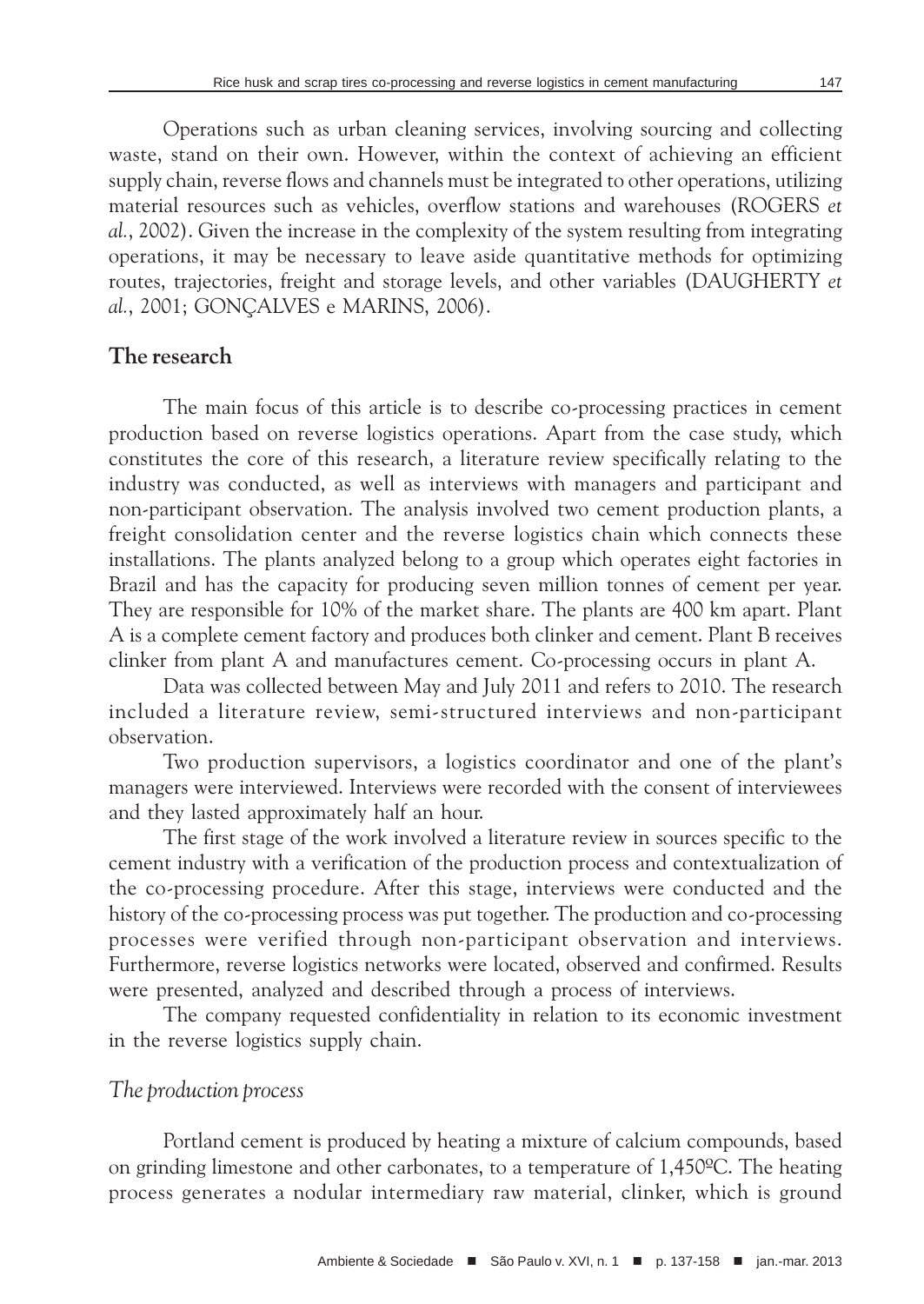together with gypsum compounds and other carbonates to produce cement (TAYLOR, 2004). The name Portland derives from its color which is similar to stones observed on the island of Portland in England (FARENZENA, 1995). Limestone is the main raw material for the production of cement, made up of calcium carbonate  $(CaCO<sub>3</sub>)$  and a number of impurities such as magnesium, silicon, aluminum and iron. When exposed to a temperature in excess of 800°C, part of the CaCO<sub>3</sub> decomposes into 0.56 CaO parts and 0.44 CO<sub>2</sub> parts. Given that CO<sub>2</sub> escapes, there is a loss of raw material during the manufacturing process, thus requiring the factory to be close to the quarry.

The cement manufacturing process is as follows:

- extraction of limestone from natural quarry, its breaking and crushing;
- process of homogenization in order to reduce the variability of carbonate content;
- grinding the limestone to reduce the size of its granules: the product then becomes known as limestone flour;
- homogenization of the flour as a mixture;
- burning the flour in the kiln: the product then becomes known as clinker;
- open storage of clinker;
- grinding the clinker in a ball mill together with gypsum, various types of low carbonate limestone and possibly inorganic fillers such as coal ash and types of silica; and
- bagging the cement produced in paper bags and loading them in purchaser's vehicle.

This entire process takes place in plant A, whereas in plant B the process starts with the storage of clinker received from plant A.

Cement production process, Figure 2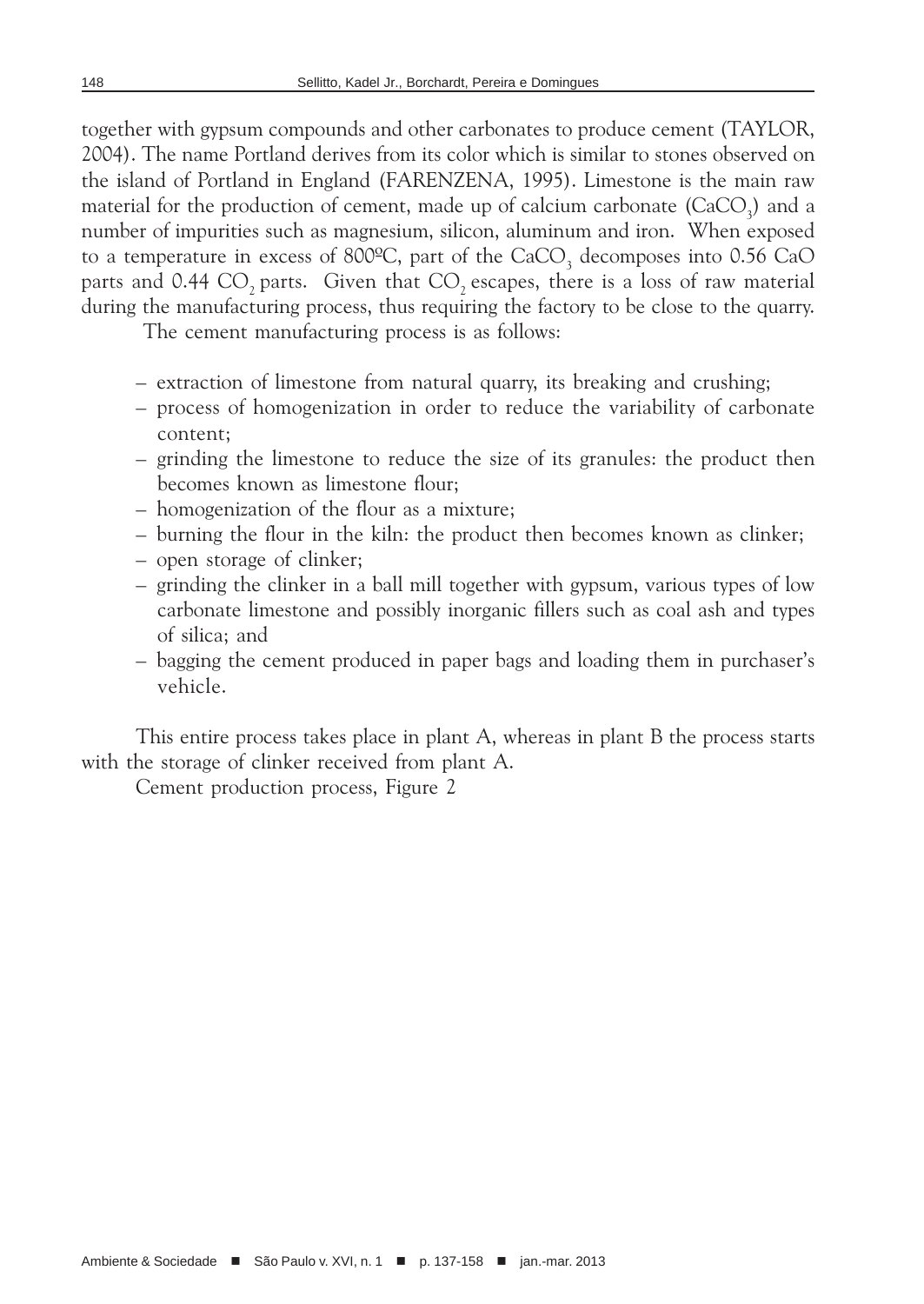

#### **Figure 1: Cement Manufacturing**

Source: Renó (2007)

Extração = Extraction Trituração = Crushing Pre-homogenização = Pre-homogenizing Moagem = Grinding Homogenização = Homogenizing Pre-aquecedor = Preheater Forno = Kiln Estoque de Clinquer = Clinker stock Adição de Gesso = Gypsum Addition Carregamento a granel = Bulk Loading Carregamento Ensacado = Bag Loading

In this stage, the controlled heating and thermal treatment of the calcitic type limestone mixture takes place. It must have a magnesium content lower than 4%, mixed with clay rich in silica, aluminum and iron. Gas temperature must reach 1,450  $\rm{°C}$  and that of the flame 2,000  $\rm{°C}$ . The clinker kiln is a cylindrical tube of around 5 meters in diameter and approximately forty meters in height. The length of the oven depends mainly on how long it takes to heat the raw materials until the clinkerization temperature is attained (MASTORAKOS *et al.*, 1999). In the kiln, the raw material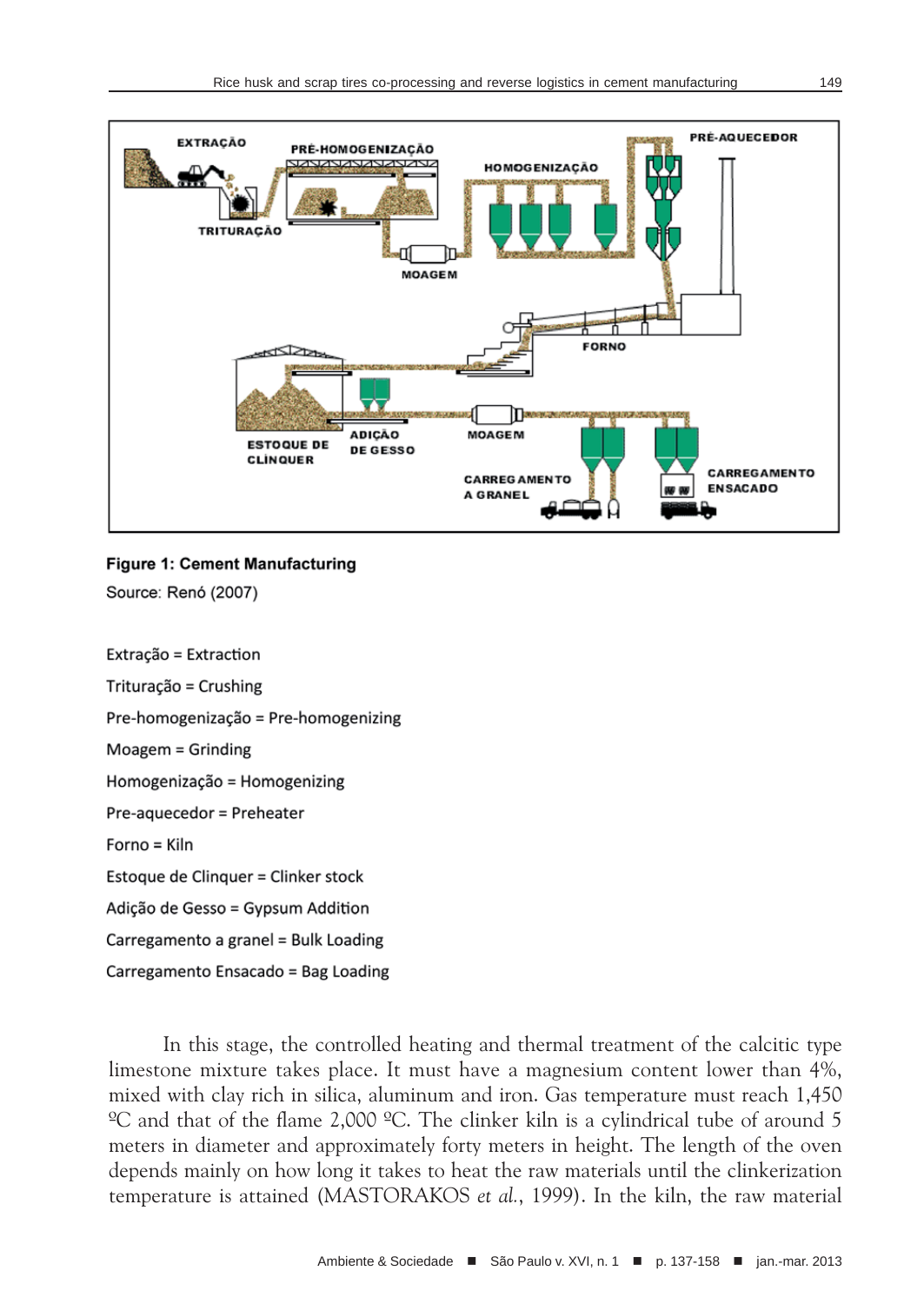moves in the opposite direction to the gases and is transformed into Portland clinker, a nodular, dark-colored material. Before reaching the kiln, in the preheater tower, all remaining humidity is removed from the raw materials and the process of decarbonization of the limestone begins.

The kiln is divided into five parts: (i) calcination at a temperature between 900 and 1,100 ºC, where the process of decarbonisation of the flour is completed, forming  $C_2$ S, and where the process of producing  $C_3$ A and  $C4_A$ F starts; (ii) transition, from 1,100 to 1,200 ºC, this is where the material agglomerates, forming opaque lumps, and the production of  $C_3A$  and  $C4_AF$  finishes; (iii) fusion, between 1,200 and 1,350 °C, this is the liquid stage which fills in the empty spaces in the material and starts the conversion from  $C_2S$  to  $C_3S$ ; (iv) high temperature, between 1,350 and 1,450 °C, the production of C<sub>3</sub>S and clinker is completed; and (v) cooling, from 1,450 to 1,200 <sup>o</sup>C, with the reduction in the temperature of the clinker and the solidification stage, with gases from the cooler (FARENZENA, 1995). Gases from the cooler are fed in to preheat raw materials before they are sent to the kiln, increasing energy efficiency (SPANG, 1972).

The final stage in the production of clinker is the controlled cooling process in two stages: the first takes place inside the kiln where the temperature falls from 1,450 to 1,200º C. The last stage occurs inside an industrial cooler, where the compound attains its morphologic stability at 80<sup>o</sup> C (FARENZENA, 1995).

The main source of heat for the clinkerization process is the burner, situated on the inside back wall of the kiln and fed by fossil fuels and co-processed waste. After long periods of inactivity, oil fuel is used to heat the kiln as its high calorific power enables it to quickly reach the initial conditions for operation (FARENZENA, 1995). High temperatures, internal turbulence, negative pressure and the time gases remain inside the clinker kiln means it is an efficient means of destroying waste which is difficult to reuse. This type of waste, when incompletely burned, emits high concentrations of toxic substances such as dioxins and furans (ABCP, 2010; SIQUEIRA, 2005). In 2010, coprocessing was encouraged through the National Policy on Solid Waste (PNRS) which regulates the final outcome of solid waste produced by industry (ABCP, 2010).

Co-processing requires monitoring in the chimney of the following: particulate material, SO<sub>x</sub>, NO<sub>x</sub>, main organic hazardous constituents, HCl/Cl<sub>2</sub>, HF, metals, sulphur, fluorine, nitrogen pollutants, chlorine, dioxins and furans; and in the electrostatic precipitator and in the clinker, the presence of metals. The internal pressure and temperature of gases in the kiln and in the electrostatic precipitator also require continuous monitoring. The following are also monitored: the flow rate of waste, particulated material (through the opacimeter),  $\mathrm{O}_2^{},$  CO, NO $_{\mathrm{x}}^{}$  and total hydrocarbons (THC) in the precipitator chimney. In this case study, the fossil fuel used in plant A is green petroleum coke, from Petrobras/Repsol's Alberto Pasqualini (REFAP) refinery in Canoas, 440 km from the plant, and also from imported supplies which arrive via the port of Rio Grande. The main reason for importing is to regulate the market. Whenever the internal price increases, the company uses imported supplies so as to avoid an increase in the cost of production.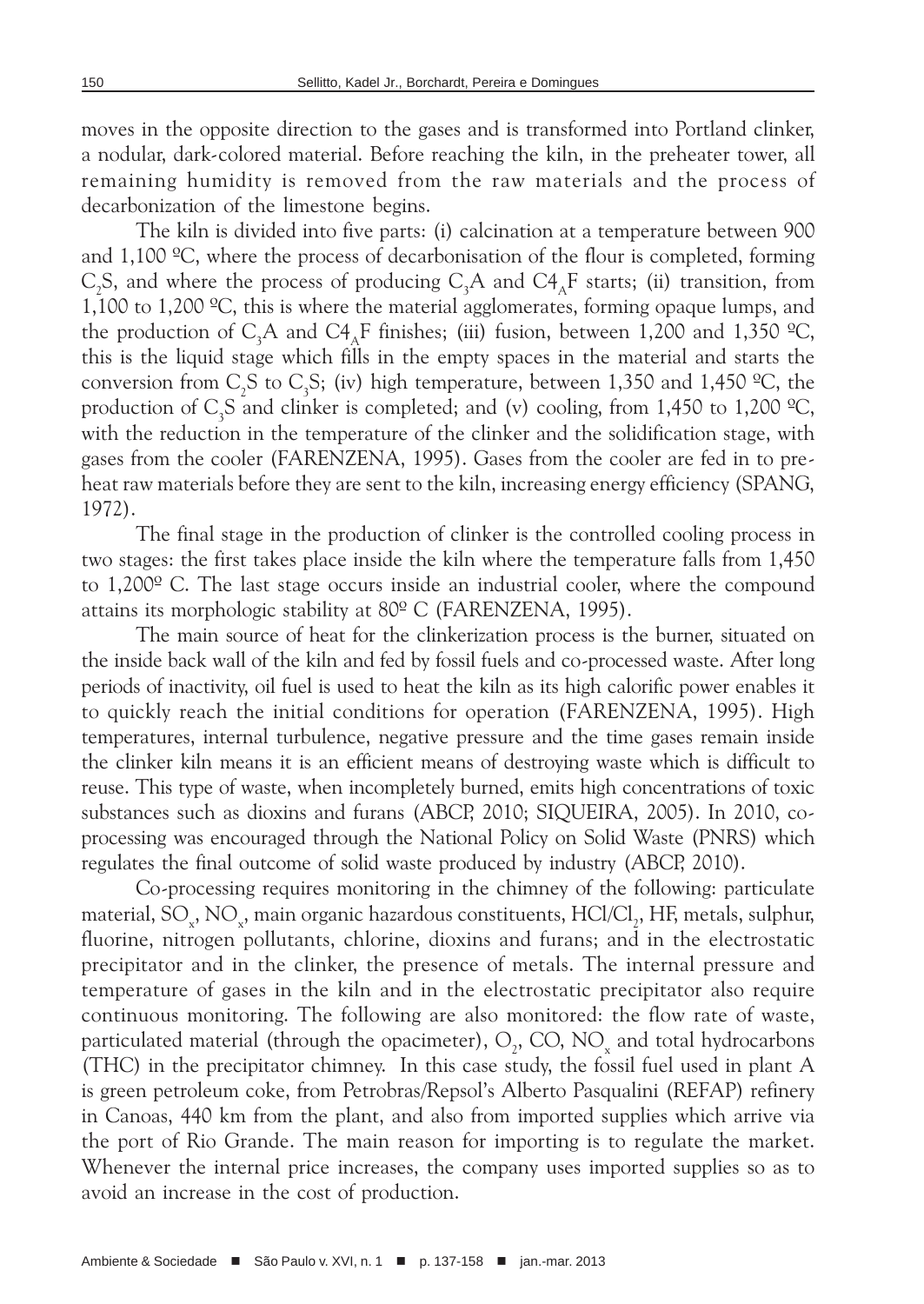## *Co-processing and reverse logistics: rice husk and scrap tires*

The first time plant A invested in waste co-processing it used rice husks for burning. This type of waste derives from the rice drying and packaging process and is abundant in the central and southern regions of the Brazilian state of Rio Grande do Sul. It is harvested on farms and processed by the region's agribusinesses. Rice husk has good inferior calorific power (ICP) of around 2700 kcal/kg and high silica content, which makes it highly desirable for co-processing in the clinkerization process on two accounts. Its high ICP contributes directly to the internal temperature of the kiln. Silica ensures that a high level of alkalinity is attained in the kiln, so that petroleum coke with higher percentage levels of sulphur can be used, as in imported products, without significant deterioration in the quality of emissions. Rice husk also helps in the final grinding of cement, because the ashes of the burning process can be incorporated into the clinker and contribute to the long-term resistance of the cement and its derivatives.

Rice husk is injected into the kiln at two points: through the main burner, near the clinker exit, and in the pre-calcination region, together with the gases which are re-fed from the cooler. Injection via the burner is most common and in some types of kilns this is the only option. Even in kilns which allow for injection at both points, it is more appropriate to inject rice husk via the main burner, since the temperature and residence time are greater (over five seconds at  $1,000^\circ$  C). Subsequently, waste destruction is more efficient. Possible organic contaminants are totally destroyed and metal contaminants are incorporated and fixed within the end product.

The injection of rice husk started in this company and in industry in general at the end of the 1980s and was further developed during the 1990s. On this occasion, stoichiometric tests showed that the addition of rice husk equivalent to up to 30% of the total calorific power did not significantly change the burning process. From 30% upwards, alterations in burning stability are observed and at over 32% burning becomes unstable. The industry started to adopt a target of 30% of calorific power via rice husk or similar type of waste.

Initially, the supply logistics of rice husk was direct: the company contracted vehicles which went to the rice processing companies, loaded the husk and brought it back to the company, where it was weighed as it came in and unloaded. Trucks were weighed again and payment was made according to the difference in weight. Inspection occurred during unloading and any contaminants which could be isolated from the rest of the load were rejected and sent back on the truck. Truckers were paid either according to how much the company could save by substituting fuel or according to the driver's mileage. It was better for both the company and the transporting company if they collected their load from factories nearby. They arrived at a practical rule: up to 90km, transport was always viable; between 90 and 140km, sometimes; over 140km it was hardly ever viable, unless the rice processing plant paid some of the costs in order to get rid of its waste. The negotiation was left with the transporting agency who attempted to obtain payment from both parties. In the 1990s, even when demand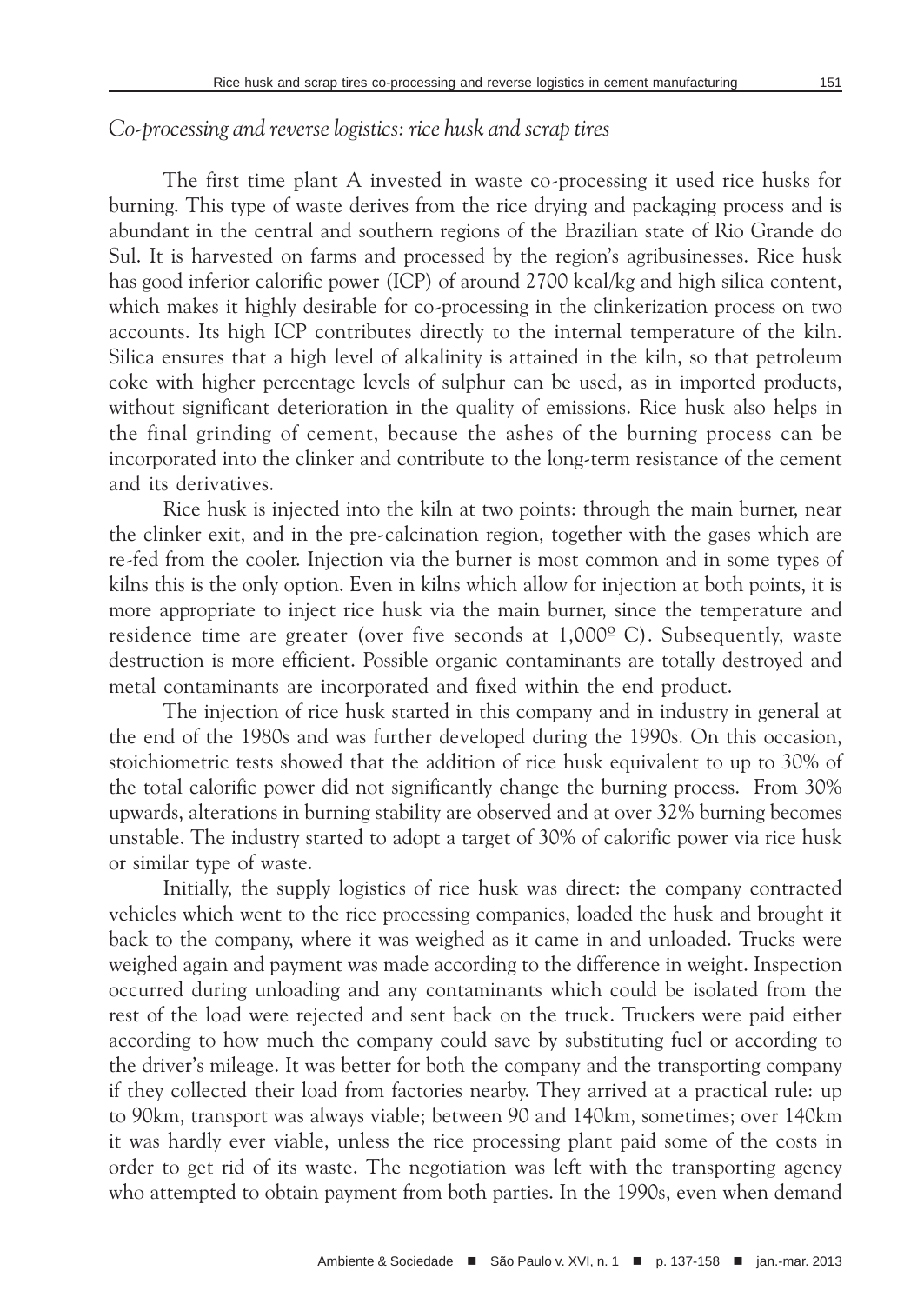was low (around 50 tonnes per day), supply was between 22% and 25%. During the 2000s, it broke the 25% mark but did not reach 30%.

In the factory, the management process of rice husk is as follows: the husk arrives in grain haulers, given they are easy to load and unload; the load is then manually unloaded into a hopper feeder which carries the husk to a depot with capacity to store up to 1,000 tonnes. From this depot the husk is then transported via horizontal and vertical redlers, as well as lifts, to a collection hopper next to the burner which works as a 'lung'. A pneumatic blower moves the husk from the hopper and injects it under pressure into the kiln (as the internal pressure of the kiln is negative, the husk is able to reach the burning area). The injected amount is checked by verifying the cubic capacity of the depot and accounting for the daily entry of the material. The amount of main fuel is also measured, thus the proportion of added husk is calculated and recorded daily.

One of the problems with transporting rice husk is the low density of the product. Trials were conducted with briquette machines to increase the density of the waste, but this did not prove to be cost-efficient.

The other type of material used in co-processing is scrap tires. The company signed a supply agreement with Reciclanip, who manage the supply of tires, coordinating collection from transporting companies and from municipalities which amass tires in landfill sites and collection points. They prepare the material in warehouses and in their recycling centers. The organization pays for the cost of delivery.

Co-processing is so important for the tire industry that up to the middle of the 2000s it paid the cement industry to burn their scrap. More recently, with a rise in the price of imported coal, the cement industry started to receive tires without being remunerated.

Tires are delivered on a daily basis to plant B, where they are shredded into 5cm pieces and stored, before being sent to plant A. The company invested in a scrap tire collection and preparation site, made up of: an industrial depot for unloading and stacking, a conveyor belt which supplies the tire crusher and an industrial crusher. Metal parts are removed by a magnet; there is also a selection sieve with a return facility and container storage in preparation for transport.

Light tires usually produce 25% metal and 67% rubber; whereas freight tires usually produce 30% metal and 70% rubber. In relation to tire chips, there are load issues due to their low density: whilst a vehicle can carry an average of thirty tonnes of compacted material, it can only carry a maximum of eighteen tonnes of tire chips.

In addition to investing in the preparation of tires, at the end of the 2000s the company changed its supply logistics, creating a freight consolidation centre (FCC) halfway between plants A and B. Plant A accesses the FCC via road, whilst the FCC accesses plant B via road and river. The FCC receives, stores and dispatches clinker (from A to B), rice husk (from the region to plant B) and tires (from B to A). Flows are shown in Figure 3.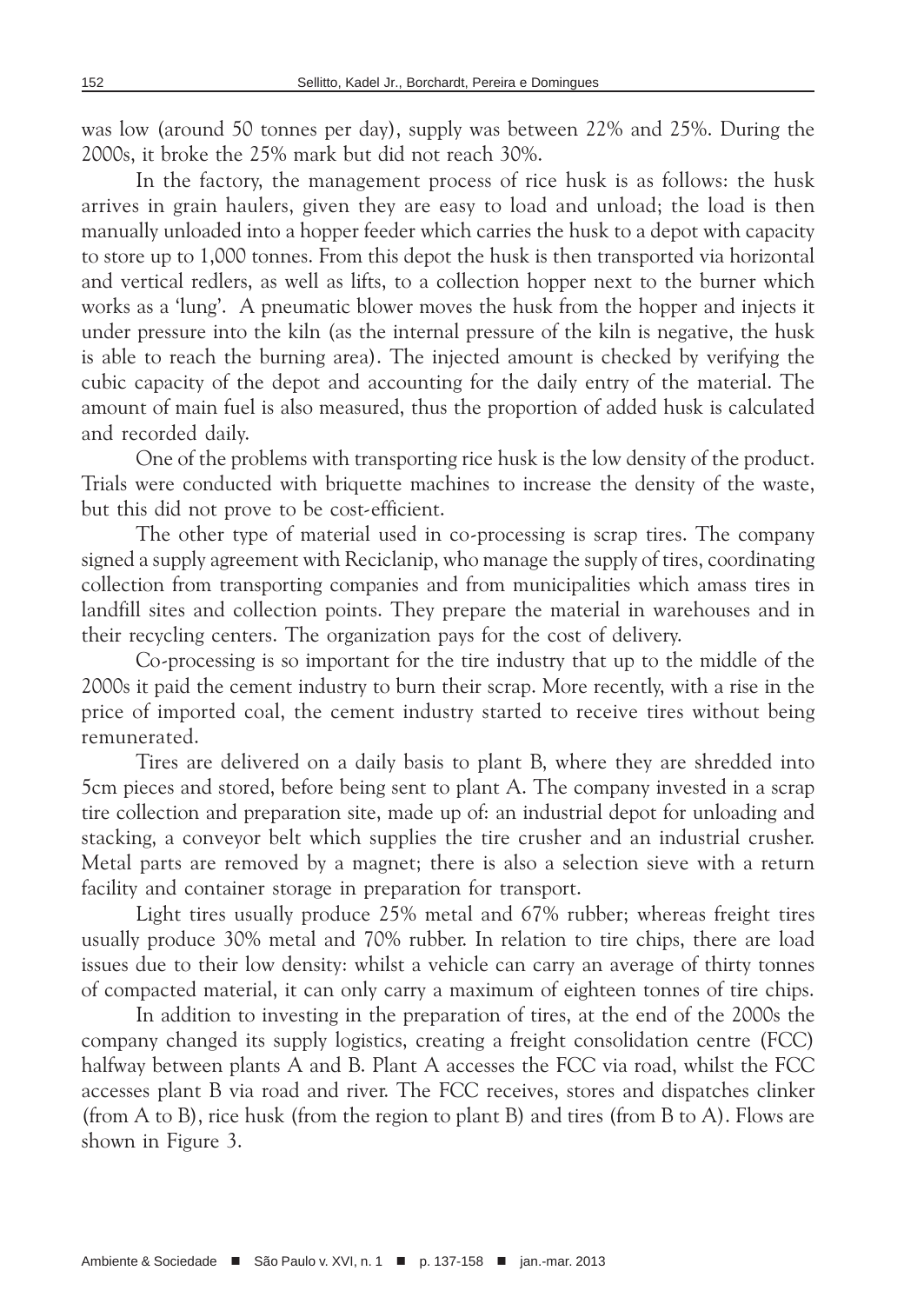

Figure 1: Logistics Flow with Implementation of FCC

Previous to the logistics reorganization, clinker was moved from A to B via road. Sometimes there was a lack of return load, often due to loads not being synchronized. It was more expensive to leave trucks idle than wait for a possible return load. Since the reorganization, clinker goes from A to FCC, where it is stored. When trucks are available, clinker is taken to B via road; otherwise, it travels to B via river. Previously, petroleum coke went from the refinery (REFAP), near B, to A without a guarantee of return. Now, if there is no return from A, the vehicle goes to the FCC, where there is always a load, significantly reducing idle capacity. The supply of rice husk used to occur as described, directly from producers to A. Now it goes to the FCC, where it is stored, and then to A, and the vehicle returns full to the FCC. Vehicles which used to be 50% full of husk are now almost 100% full. The flow of scrap tires also became viable. Tire co-processing would not be viable without concentration, given its low volume and the collection distances. In short, in Figure 3, routes one and two are usually used to maximum capacity, whilst in route 3 there is a high guarantee of return. A logistics operator was contracted to manage the transport, storage and management operations. The fleet is used in other activities, further increasing the time vehicles are in use, reducing co-processing costs.

There has also been a change in the supply of rice husk. The FCC is situated in a region with a large number of rice processing businesses. Therefore, the supply of husk has significantly increased, this means that the company reduced freight and restricted the use of rice processing firms to those up to 50km from the FCC, subsequently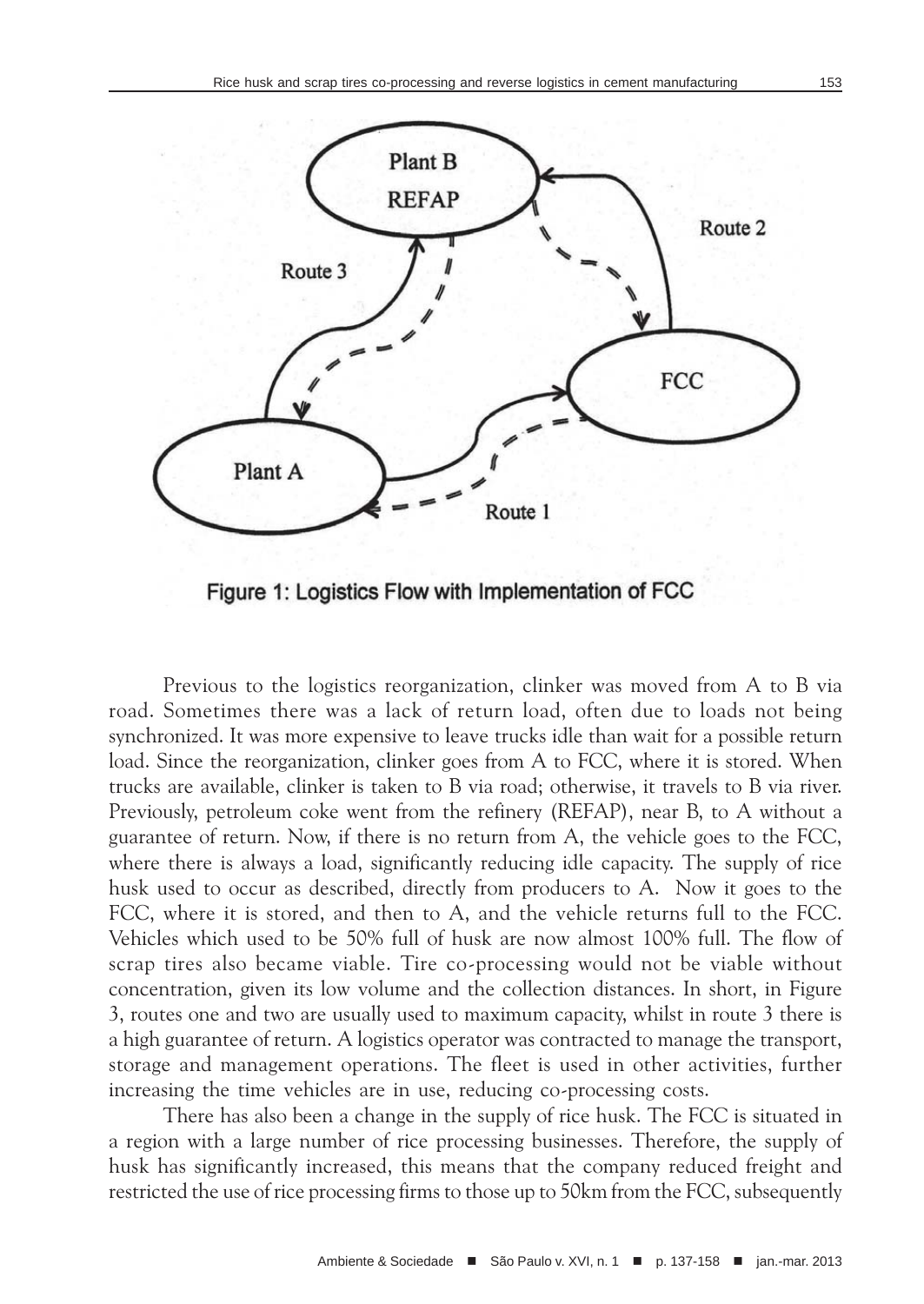reducing the problem of low density, so that the addition of husk is rarely below 30%. The service is provided by two small transporting companies who collect from various points, freight and unload at the FCC.

Table 1 shows some of the savings resulting from the company's logistics reorganization. These are average values observed in 2010 which relate to the transport described above. The reduction in costs deriving from the substitution of fuel was not taken into account because this income is costed independently from the reverse logistics operation. Figures in Brazilian *reais* were not provided by the company. However, we worked with estimates, and with data concerning the percentage cost reductions achieved through the changes. Absolute reduction was significant and fully justified the investment.

| Route | Cost of Transport |       |
|-------|-------------------|-------|
|       | before            | after |
| 01    | 1,000             | 641   |
| 02    | 466               | 330   |
| 03    | 383               | 291   |
| total | 1,850             | 1,262 |

#### Table 1: Chart comparing transport costs.

Source: Researched company

The average logistics cost reduction was 31.7%. This is a significant amount and fully justified the investment, allowing the company to systematize the use of scrap tires and definitively increase the use of rice husk to reach the desirable technical limit. Other lesser but similarly desirable benefits were observed. The company no longer makes isolated freight contracts, increasing fleet use and significantly reducing waiting time at the REFAP, since vehicles and drivers have been registered beforehand, so there is no need to carry out security training before each load.

Finally through load concentration, it was possible to standardize transport operations, rationalizing the use of vehicles and the transport schedule. Due to this rationalization, there was a significant reduction in both the number of accidents en route and in the overtime paid to drivers and load and unload operators.

In relation to environmental results, co-processing consolidation based on reverse logistics flow reduced the use of fossil fuels by approximately 10,000 tonnes per year. Given that each tonne of petroleum coke burned produces 3.4 tonnes of CO<sub>2</sub> (CETESB<sup>7</sup>, 2009), there is an estimated reduction of over 30,000 tonnes of CO<sub>2</sub> per year. Furthermore, deposits are less exploited, emissions of  $\mathrm{CO}_2$  are lower and a significant amount of waste is totally destroyed, their ashes being incorporated in the end product.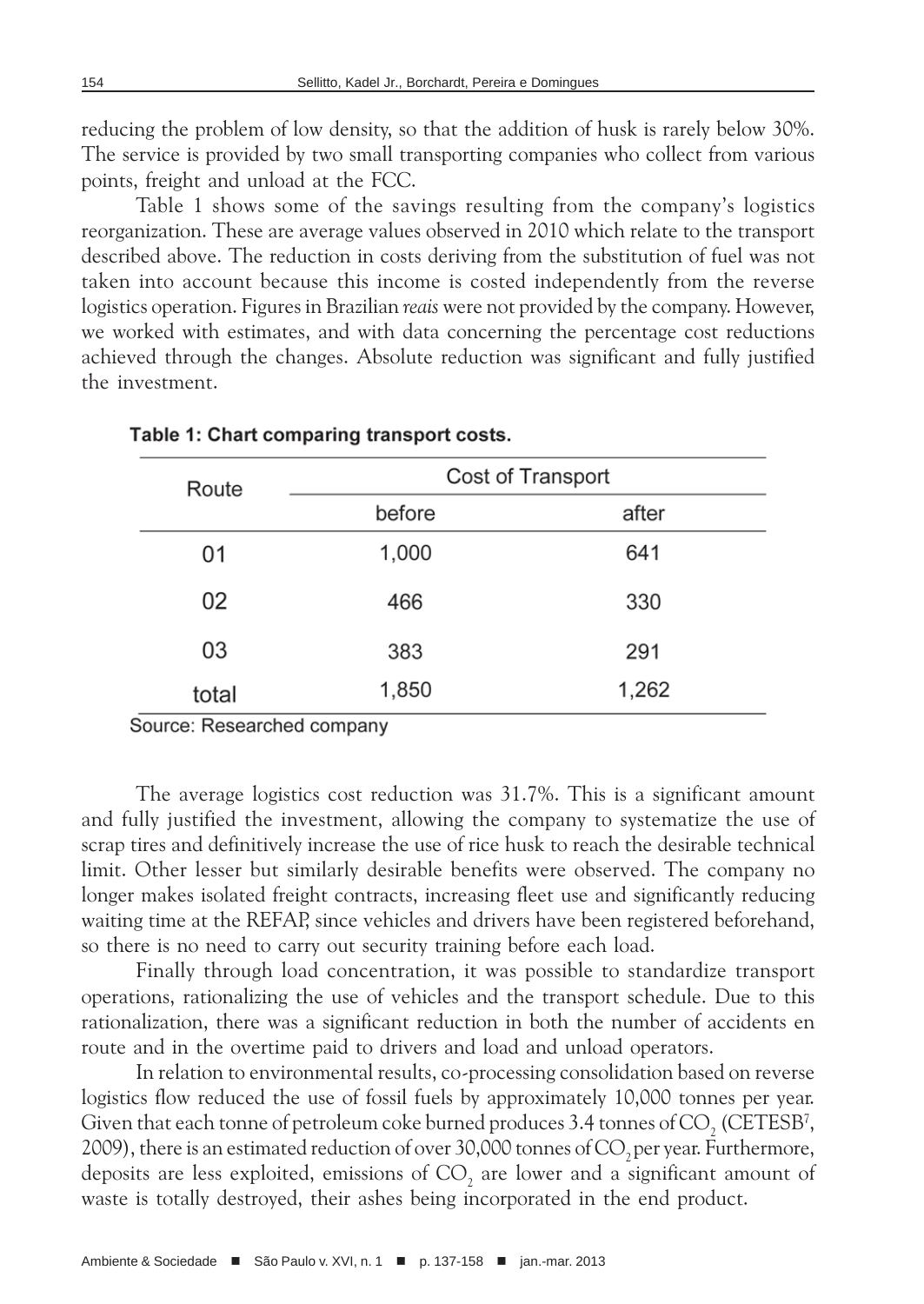Moreover, the case of tires has helped reduce a serious public health problem: the proliferation of the dengue mosquito. Given that co-processing activities started a number of years ago, the amount of natural resources saved for future generations has been significant up to this point.

In relation to the maintenance of the operation, it seems unlikely that there will be a lack of rice husk in the region. It is also unlikely that there will be a lack of scrap tires, given the restricted amount of this waste that co-processing manages to absorb. New modes of transport, such as river transport, may change current operations. In this case, extra infrastructure may be necessary in order to maintain the efficiency of the operation.

### **Conclusions**

The main focus of this article was to describe co-processing practices in cement production based on reverse logistics operations, using a case study as our research methodology. The study encompassed, by means of a qualitative field research, the co-processing of solid waste in clinker kilns supported by reverse logistics integrated to direct transport flow. Limitations of the research are inherent to the methodology of taking a single case, which restricts its generalization.

 Main research results related to the economy and the environment. In relation to economic results, the integration of direct and reverse logistics flow, by means of a freight centralizing centre and the integrated management of flows, reduced by over 30% the average monthly cost of transport. Despite the company not revealing actual figures, its managers claimed that this reduction is significant and represents a competitive gain to the operation. In relation to environmental gains, there was a significant and absolute reduction, in tonnes, of fossil fuels required in the operation. Therefore, the rate of the exploitation of deposits was reduced. Natural resources were preserved for future generations and there was a reduction in greenhouse gas emissions. In addition to the co-processing operation, the company implemented constant and periodic monitoring of emissions to ensure that there is no other environmental damage relating to the practice. Case analysis points to the fact that co-processing may be a sustainable energy solution in the manufacturing of cement, since it contributes to a reduction in the use of fossil fuels in industrial activities.

With the establishment of a freight consolidation centre, the possibility of a shortage in supply was eliminated. Previously, if there was an excess of supply, it could not be stored and when there was a shortage, the flow was interrupted. This was the most significant negative factor in supply, that is, it could have been considered as a bottleneck in the flow of waste provision. Indeed, it was the principal cause for the plant not attaining its maximum co-processing capacity. Once this factor was eliminated and given the increase in the supply of rice husk, due to the location of the consolidation centre in the region with greatest production density, the new bottleneck in production is the schiometric capacity of the clinkerization process to receive more waste. If it was possible to substitute more than 30% of calorific power, there would be enough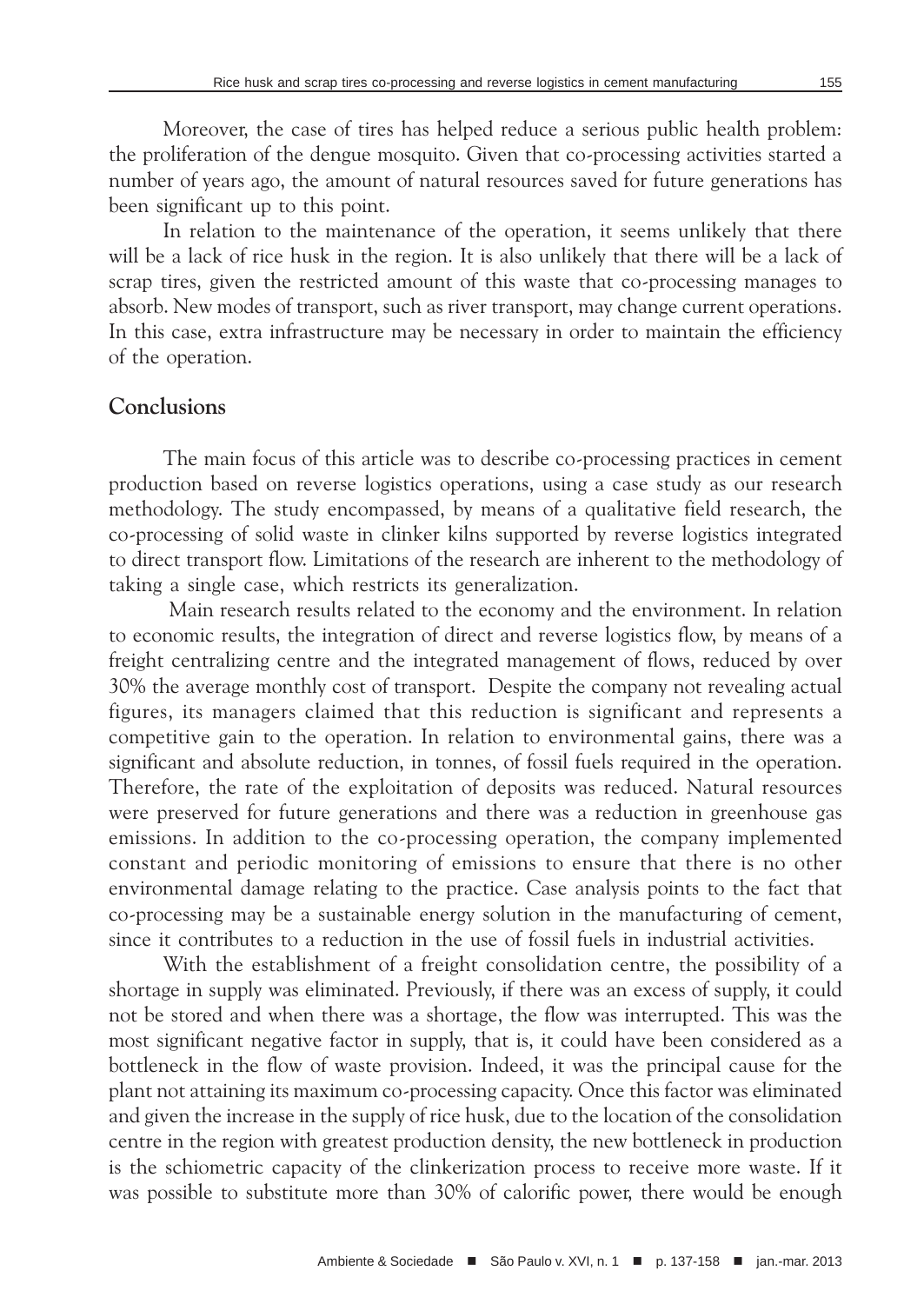supply of waste and the logistic capacity to meet this demand. In order for the operation to increase the amount of waste it uses, and given the current process technology, it would be necessary to increase clinker production.

As a continuation of this study, we suggest expanding the research to other coprocessing possibilities within the Brazilian cement industry, including the identification of supply bottlenecks. This research was restricted to the case study in question and not to other possibilities. We also suggest that studies analyze other instances of environmental impact reduction which co-processing and reverse logistics can provide. For example, in the food, paper and cellulose, leather-shoemaking, clothes or electronics industries. The role of waste in these industries is significant and it seems it has not yet been adequately explored.

#### **Notes**

<sup>6</sup> CNPq [Brazilian National Council for Scientific and Technicological Development]

<sup>7</sup> CETESB - São Paulo State Environ

# **References**

ABCP. **Associação Brasileira de Cimento Portland**. 2012. Available at: <http:// www.abcp.org.br>. Acesso em: março de 2012.

ADLMAIER, D.; SELLITTO, M. Embalagens retornáveis para transporte de bens manufaturados: um estudo de caso em logística reversa. **Produção**, v.17, n.2, p.395- 406, 2007.

BARKER, T.; ZABINSKY, Z. A multicriteria decision making model for reverse logistics using analytical hierarchy process. **Omega**, v.39, n.5, p.558-573, 2011.

BERTHIER, H. Garbage, work and society. **Resources, Conservation and Recycling**, v.39, n.3, p.193-210, 2003.

BRITO, M.; DEKKER, R. **Reverse logistics**: a framework. Econometric Institute. Report EI 2002-38, Erasmus University Rotterdam, The Netherlands, 2002.

CAMPOS, T. **Logística reversa**: aplicação ao problema das embalagens da CEAGESP. 2006. Dissertação de Mestrado, Escola Politécnica, USP, São Paulo, 2006.

CETESB – Companhia Ambiental do Estado de São Paulo. **Inventário de emissões das fontes estacionárias do estado de São Paulo**. São Paulo: 2009.

CETRIC. **Central de Tratamento e Disposição de Resíduos Industriais e Comerciais.** 2012. Available at: <http://www.cetric.com.br/index.php?PG=coprocessamento>. Access March 2012.

CHAVES, G.; BATALHA, M. Os consumidores valorizam a coleta de embalagens recicláveis? Um estudo de caso da logística reversa em uma rede de hipermercados. **Gestão & Produção**, v.13, n.3, p.423-434, 2006.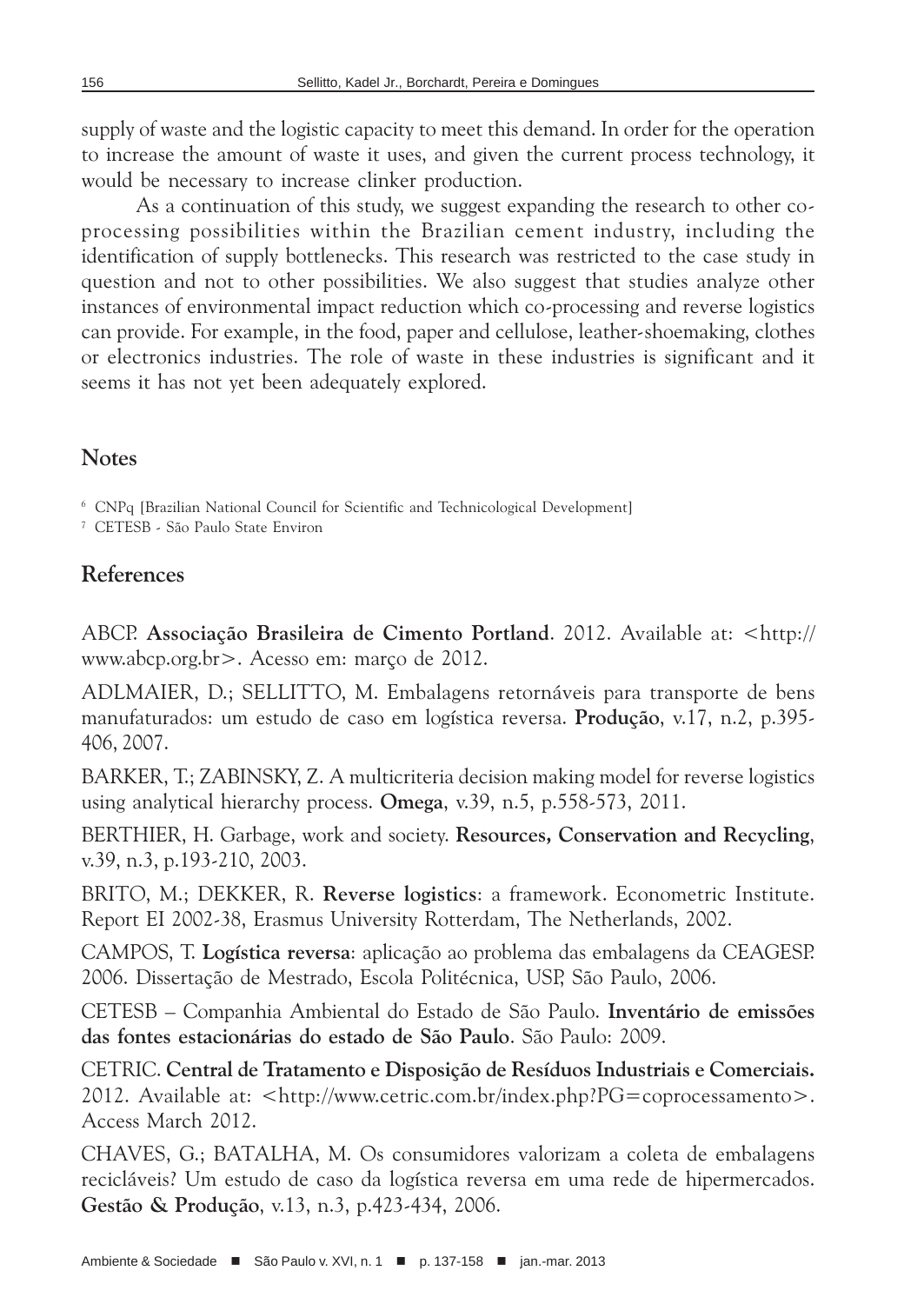CONAMA nº 264, de 26 de agosto de 1999 – Conselho Nacional do Meio Ambiente, 1999. Available at: <http://www.areaseg.com/conama/1999/264-1999.pdf >. Access June 2011.

CONSEMA/RS n° 002/2000 - Conselho Estadual do Meio Ambiente, 2000. Available at: <http://www.fepam.rs.gov.br/consema/Res02-00.pdf>. Access June 2011.

COSTA, W. **Avaliação da viabilidade técnica de coprocessamento de resíduos sólidos de curtumes contaminados com cromo em fornos de cimenteira**. Masters Dissertation, PPGEMA, UFG, Goiânia, 2009.

CUGINI, A.; LETT, R.; WENDER, I. Coal/oil coprocessing mechanism studies. **Energy Fuels**, v.3, n.2, p.120–126, 1989.

DAUGHERTY, P. J.; AUTRY, C. W.; ELLINGER A. E. Re-verse logistics: the relationship between resource com-mitment and program performance. Journal of Business Logistics, Lombard, IL: CSCMP, v.22, n.1, p.107-123, 2001.

DELLA, V.; HOTZA, D.; JUNKES, J.; OLIVEIRA, A. Estudo comparativo entre sílica obtida por lixívia ácida da casca de arroz e sílica obtida por tratamento térmico da cinza de casca de arroz. **Química Nova**, v.29, n.6, p.1175-1179, 2006.

DOWLATSHAHI, S. Developing a theory of reverse logis-tics. **Interfaces**, v.30, n.3, p.143-155, 2000.

FARENZENA, H. **Fabricação de Cimento Portland:** Aspectos gerais. Cimentec, Porto Alegre: 1995.

FIGUEIRÓ, P. **A logística reversa de pós-consumo vista sob duas perspectivas na cadeia de suprimentos**. Masters Dissertation. Business Studies. UFRGS, Porto Alegre, 2010.

FREITAS, S.; NÓBREGA, C. Avaliação dos benefícios sociais e ambientais da utilização de pneus inserviveis no coprocessamento: estudo de caso na cidade de João Pessoa – PB/Brasil. **3º Simposio Iberoamericano de Ingeniería de Residuos**, ABES, João Pessoa, 2010.

GARDIN, J.; FIGUEIRÓ, P.; NASCIMENTO, L. Logística reversa de pneus inservíveis: discussões sobre três alternativas de reciclagem para este passivo ambiental. **Gestão e Planejamento**, v.11, n.2, p.232-249, 2010.

GONÇALVES, M.; MARINS, F. Logística Reversa numa Empresa de Laminação de Vidros: Um Estudo de Caso*.* **Gestão & Produção**, v.13, n.3, p.397-410, 2006.

GONÇALVES-DIAS, S.; TEODOSIO, A. Estrutura da cadeia reversa: "caminhos" e "descaminhos" da embalagem PET. **Produção**, v.16, n.3, p.429-441, 2006.

GONCALVES-DIAS, S. Há vida após a morte: um (re)pensar estratégico para o fim da vida das embalagens. Gestão e Produção, v.13, n.3, p.463-474, 2006.

GONZÁLEZ-TORRE, P.; ADENSO-DÍAZ, B.; ARTIBA, H. Environmental and reverse logistics policies in Euro-pean bottling and packing firms. **International Journal of Production Economics**, v.88, n.1, p.95 104, 2004.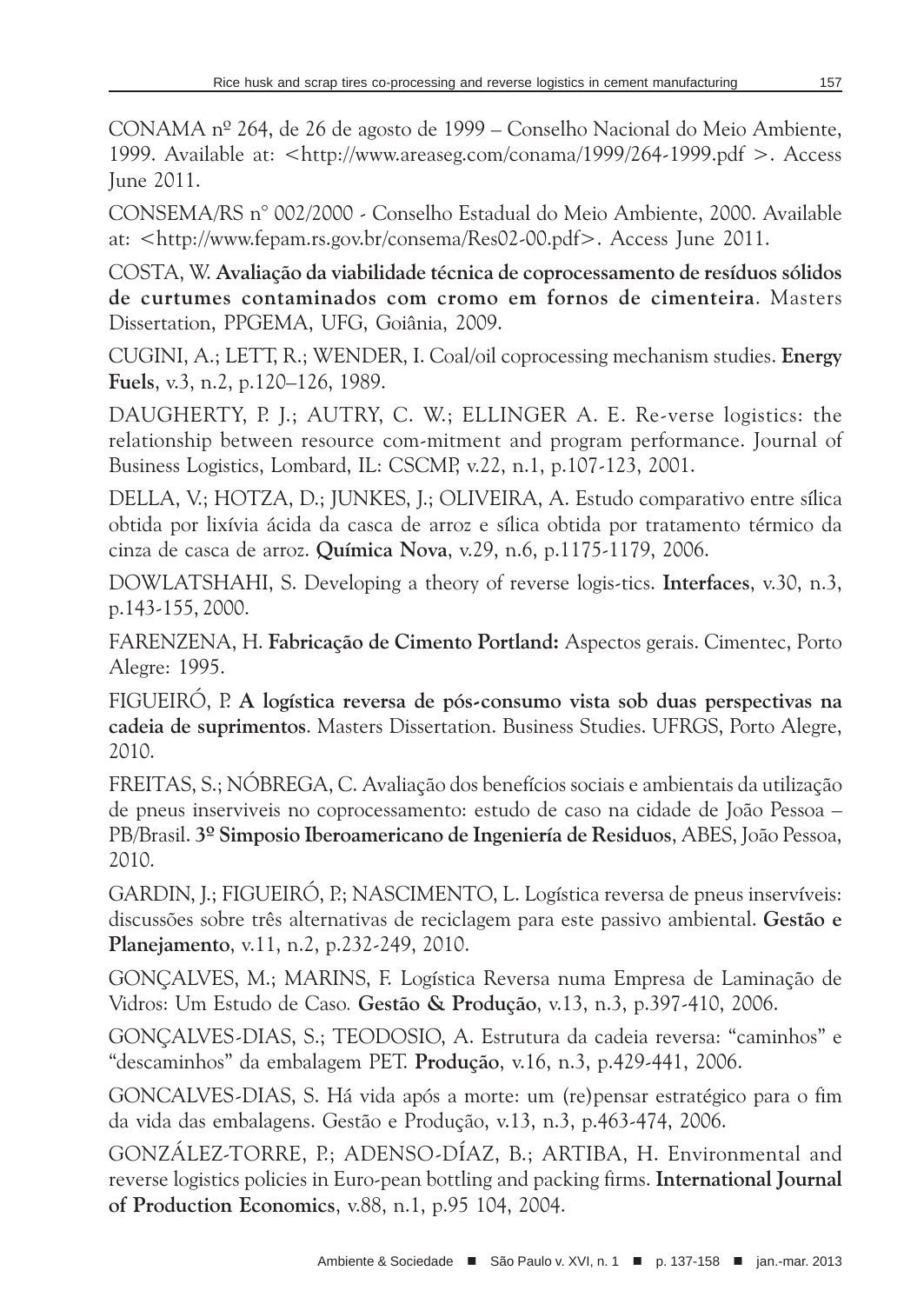GOVINDAN, K.; PALANIAPPAN, M.; ZHU, Q.; KANNAN, D. Analysis of third party reverse logistics provider using interpretive structural modeling. **International Journal of Production Economics**, v.140, n.1, p.204-211, 2012.

GUARNIERI, P.; DUTRA, D.; PAGANI, R.; HATAKEYAMA, K.; PILATTI, L. Obtendo competitividade através da logística reversa: estudo de caso em uma madeireira. **Journal of Technology Management & Innovation**, v.1, n.4, p.121-130, 2006.

HEESE, H.; CATTANI, K.; FERRER, G.; GILLAND, W.; ROTH, A. Competitive advantage through take back of used products. **European Journal of Operatio-nal Research**, v.164, n.1, p.143-157, 2005.

HENDRIKS, C.; WORRELL, E.; DE JAGER, D.; BLOK, K.; RIEMER, P. Emission Reduction of Greenhouse Gases from the Cement Industry. **Proceedings of the 4th International Greenhouse gas control technologies conference**, Interlaken, Switzerland, 1998.

INSTITUTO VOTORANTIM. **Coprocessamento** (2012). Available at <http:// www.institutovotorantim.org.br/pt-br/RSC/meioAmbiente/Paginas/coProcessamento. aspx>. Access March 2012.

LAGARINHOS, C.; TENÓRIO, J. Reciclagem de pneus: discussão do impacto da política brasileira, **Engevista**, v.11, n.1, p.32-49, 2009.

LAU, K.; WANG, Y. Reverse logistics in the electronic industry of China: a case study. **Supply Chain Management**, v.14, n.6, p.447-465, 2009.

LUO, M.; CURTIS, C. Thermal and catalytic coprocessing of Illinois No. 6. coal with model and commingled waste plastics. **Fuel Processing Technology**, v.19, n.1-3, p.91– 117, 1996.

MASTORAKOS, E.; MASSIAS, A.; TSAKIROGLOU, C.; GOUSSIS, D.; BURGANOS, V.; PAYATAKES, A. CFD predictions for cement kilns including flame modelling, heat transfer and clinker chemistry. **Applied Mathematical Modelling**, v.23, n.1, p.55-76, 1999.

MONTEIRO, L.; MAINIER, F. Queima de pneus inservíveis em fornos de clínquer. **Engevista**, v.10, n.1, p.52-58, 2008.

MOTTA, F. A cadeia de destinação dos pneus inservíveis – o papel da regulação e do desenvolvimento tecnológico. **Ambiente e Sociedade**, v.11, n.1, p.167-184, 2008.

POHLEN, T.; FARRIS, M. Reverse Logistics in Plastics Recycling. **International Journal of Physical Distribution and Logistics Management**, v.22, n.7, p.34-47, 1992.

RECICLANIP. Available at <http://www.reciclanip.com.br>. Access March 2012.

RENÓ, M. **Uso de Técnicas de Otimização Robusta Multi-Objetivos na Produção de Cimento**. Masters Dissertation. Instituto de Engenharia Mecânica [Institute of Mechanical Engineering], UFI, Itajubá, 2007.

RLEC – Reverse Logistics Executive Council. Available at: <http://www.rlec.org/ glossary. html >. Access March 2012.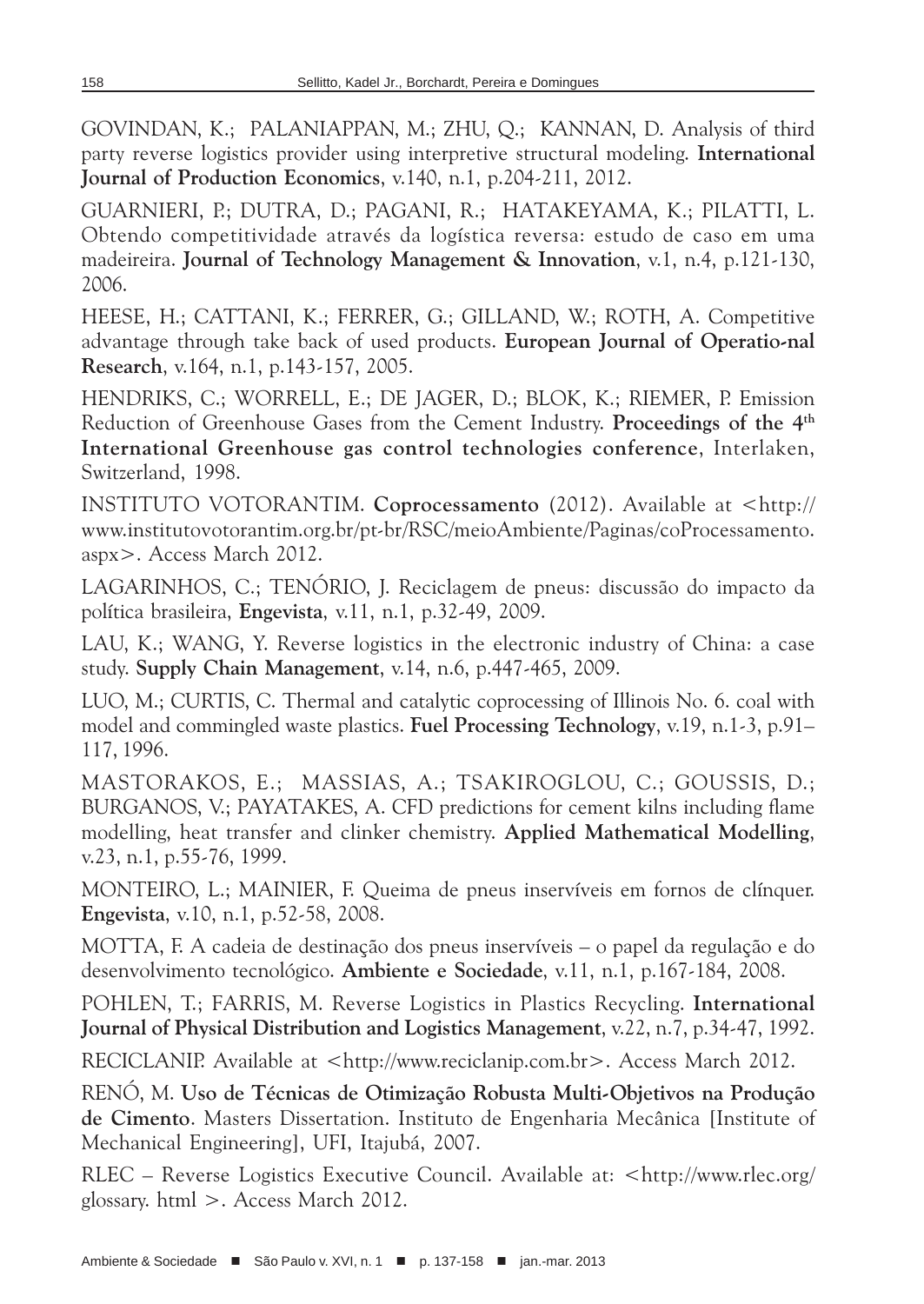ROCHA, S.; LINS, V.; SANTO, B. Aspectos do coprocessamento de resíduos em fornos de clínquer. **Engenharia Sanitária e Ambiental**, v.16, n.1, p.1-10, 2011.

ROGERS, D.; TIBBEN-LEMBKE, R. **Going backwards**: reverse logistics trends and practices. Reverse Logistics Executive Council, 1999. Available at: <http://www.rlec.org/ reverse.pdf > Access March 2012.

ROGERS, D.; TIBBEN-LEMBKE, R. An examination of reverse logistics practices. **Journal of Business Logistics**, v.22, n.2, p.129-148, 2001.

ROGERS, D.; LAMBERT, D.; CROXTON, K.; GARCIA-DASTUGUE, S. The Returns Management Process. I**nternational Journal of Logistics Management**, v.13, n.22, p.1-18, 2002.

SANTI, A. **Co-incineração e coprocessamento de resíduos industriais perigosos em fornos de clínquer; investigação do maior polo produtor de cimento do país: região metropolitana de Belo Horizonte, MG**. Masters Dissertation, UNICAMP, Campinas, 2003.

SANTOS NETO, B.; BARROS, A. Poluição atmosférica decorrente das emissões de material particulado na atividade de coprocessamento de resíduos industriais em fornos de cimento. **INGEPRO,** v.3, n.3, p.61-66, 2011.

SELLITTO, M. Inteligência Artificial: uma aplicação em uma indústria de processo contínuo. **Gestão & Produção**, v.9, n.3, p.363-376, 2002.

SHERIFF, K.; GUNASEKARAN, A.; NACHIAPPAN, S. Reverse logistics network design: a review on strategic perspective. **International Journal of Logistics Systems and Management**, v.12, n.2, p. 171-194, 2012.

SIQUEIRA, L. **Avaliação do impacto das emissões de metais geradas no coprocessamento de resíduos em fábricas de cimento**. Masters Dissertation. USP, São Paulo, 2005.

SOUZA, S.; FONSECA, S. Logística reversa: oportunidades para redução de custos em decorrência da evolução do fator ecológico. **Terceiro Setor**, v.3, n.1, p.29-39, 2009.

SPANG, H. A Dynamic Model of a Cement Kiln. **Automatica**, v.8, n.3, p.309-323, 1972.

SU, Y.; GATHITU, B.; CHEN, W. Efficient and cost effective reburning using common wastes as fuel and additives. **Fuel**, v.89, n.9, p.2569–2582, 2010.

TAYLOR, H. **Cement chemistry**. Thomas Telford Publishing, London, 2004.

ZABANIOTOU, A.; THEOFILOU, C. Green energy at cement kiln in Cyprus – Use of sewage sludge as a conventional fuel substitute. **Renewable and Sustainable Energy Reviews**, v.12, n.4, p.531-541, 2008.

**Submitted on: 27/06/2012 Accepted on: 25/11/2012**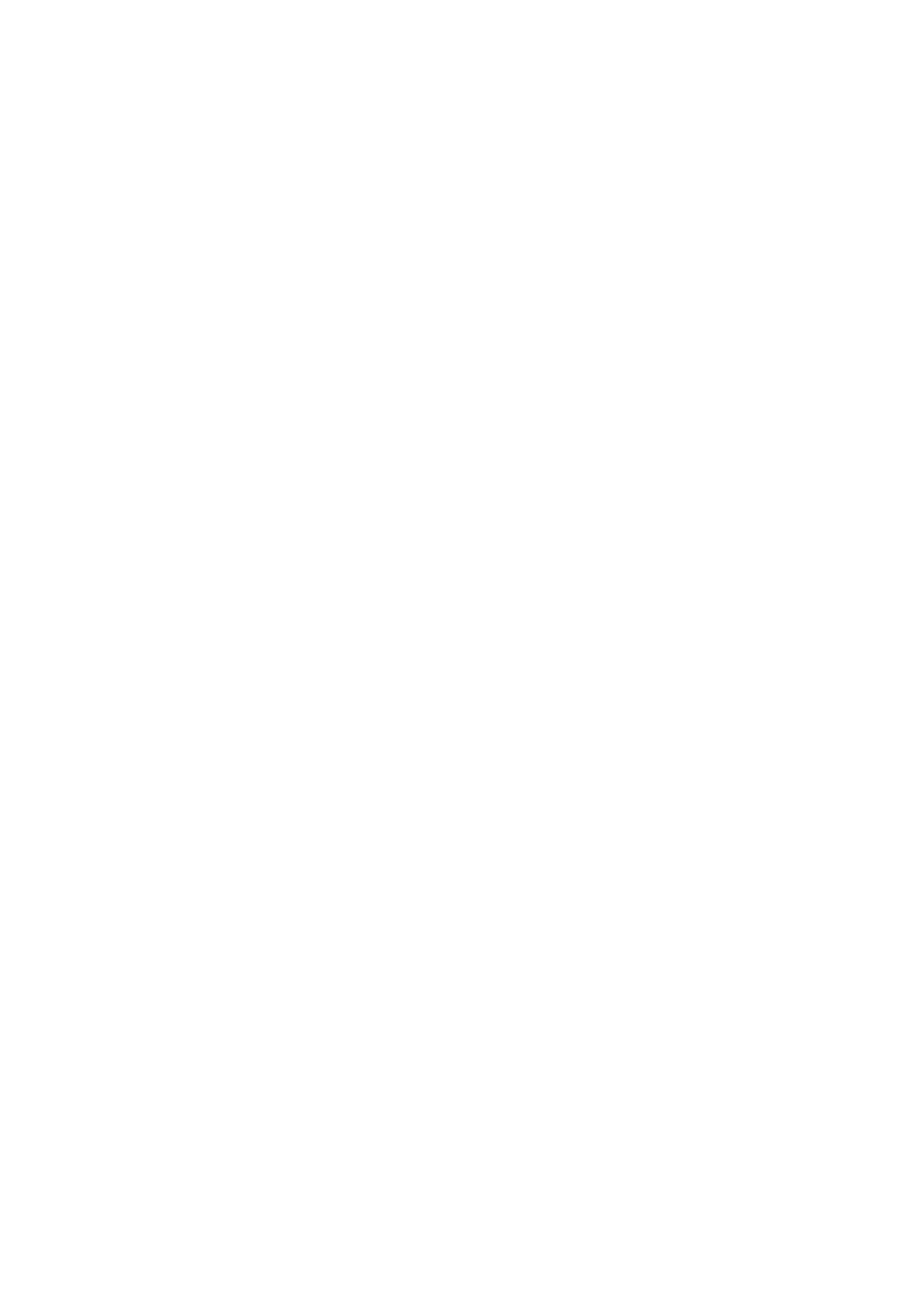# RICE HUSK AND SCRAP TIRES CO-PROCESSING AND REVERSE LOGISTICS IN CEMENT MANUFACTURING

# **MIGUEL AFONSO SELLITTO, NELSON KADEL JR., MIRIAM BORCHARDT, GIANCARLO MEDEIROS PEREIRA, JEFERSON DOMINGUES**

*Resumo:* O objetivo deste artigo é descrever o caso de um fabricante de cimento que implantou e consolidou o coprocessamento de casca de arroz e de pneus inservíveis em fornos de clínquer, apoiado em práticas de logística reversa, através de estudo de caso como método de pesquisa. A empresa estudada já usava casca de arroz como combustível alternativo e recebeu oferta da indústria de pneumáticos para queima de pneus que não seriam mais aproveitados em fornos de clínquer. Para aproveitar os resíduos, a empresa integrou fluxos diretos e reversos de matéria-prima, combustíveis e resíduos industriais, reduzindo em mais de 30% os custos de transporte. O coprocessamento conjunto substituiu parcialmente combustíveis fósseis originados na indústria petrolífera. O ganho ambiental mais importante foi a redução na queima de cerca de 10 mil toneladas de combustível fóssil, o que acarretava a geração de cerca de 30 mil toneladas de CO<sub>2</sub> por ano.

*Palavras-chave:* Coprocessamento, Logística reversa, Indústria cimenteira, Emissões atmosféricas.

*Abstract:* The purpose of this article is to describe the case of a cement manufacturer that implemented and consolidated the co-processing of rice husk and scrap tires in clinker kilns, supported by reverse logistics practices. The research method was a case study. The company being studied already used rice husk as an alternative fuel and received an offer from the tire industry for burning scrap tires in clinker kilns. To take advantage of this waste, the company integrated direct and reverse flows of raw materials, fuels and industrial waste, reducing transportation costs by more than 30%. Combined co-processing partially replaced fossil fuels sourced from the oil industry. The most significant environmental gain was a reduction in the burning of about 10,000 tonnes of fossil fuel which previously generated approximately 30,000 tonnes of  $\mathrm{CO}_2$  per year.

*Keywords:* co-processing, reverse logistics, cement industry, atmospheric emissions.